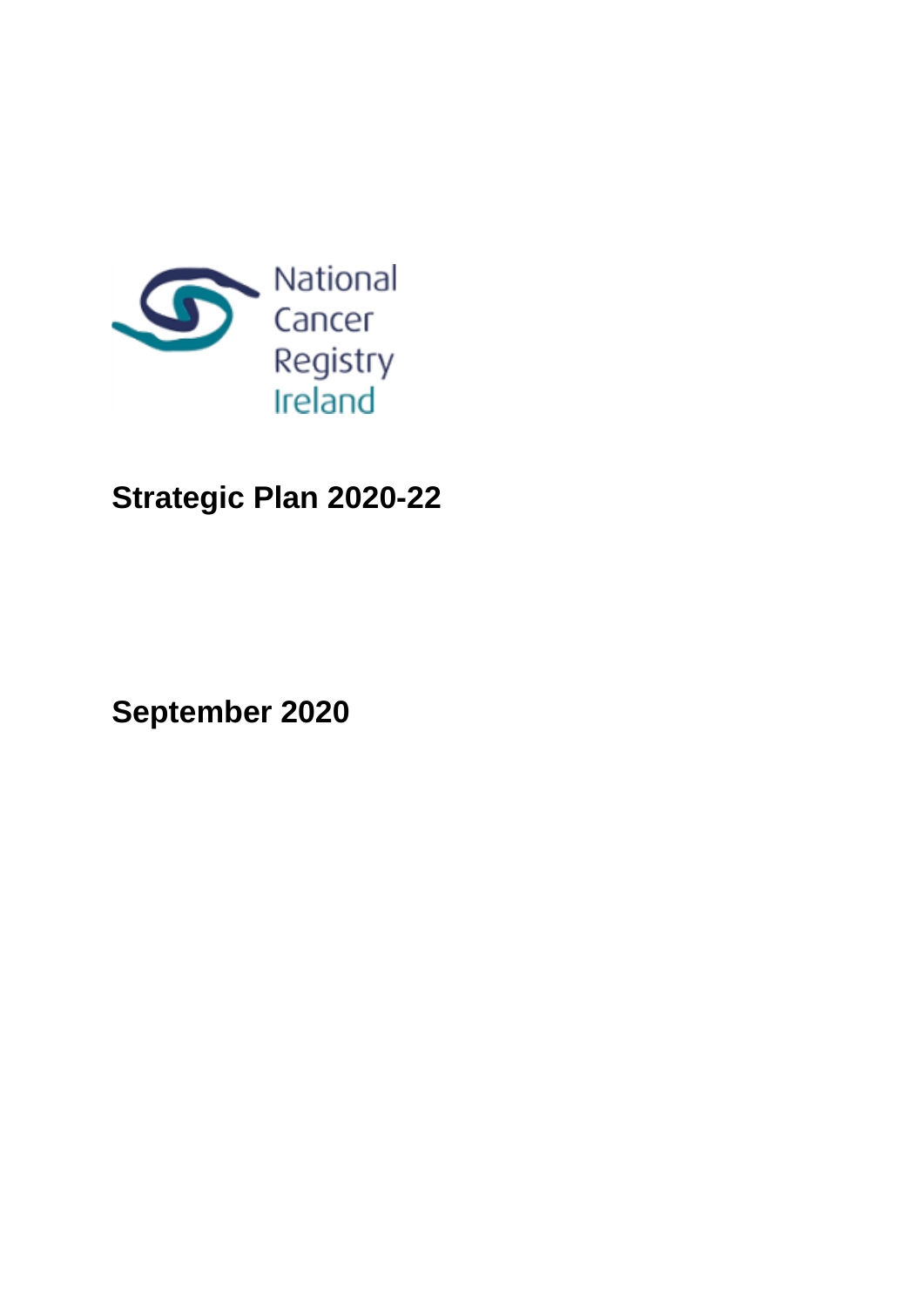# **Contents**

| 1              |     |  |  |
|----------------|-----|--|--|
| 2              |     |  |  |
| 3              |     |  |  |
|                | 3.1 |  |  |
|                | 3.2 |  |  |
|                | 3.3 |  |  |
|                | 3.4 |  |  |
| 4              |     |  |  |
| 5              |     |  |  |
|                | 5.1 |  |  |
|                | 5.2 |  |  |
|                | 5.3 |  |  |
| 6              |     |  |  |
|                |     |  |  |
|                |     |  |  |
|                |     |  |  |
| $\overline{7}$ |     |  |  |
|                | 7.1 |  |  |
|                | 7.2 |  |  |
|                | 7.3 |  |  |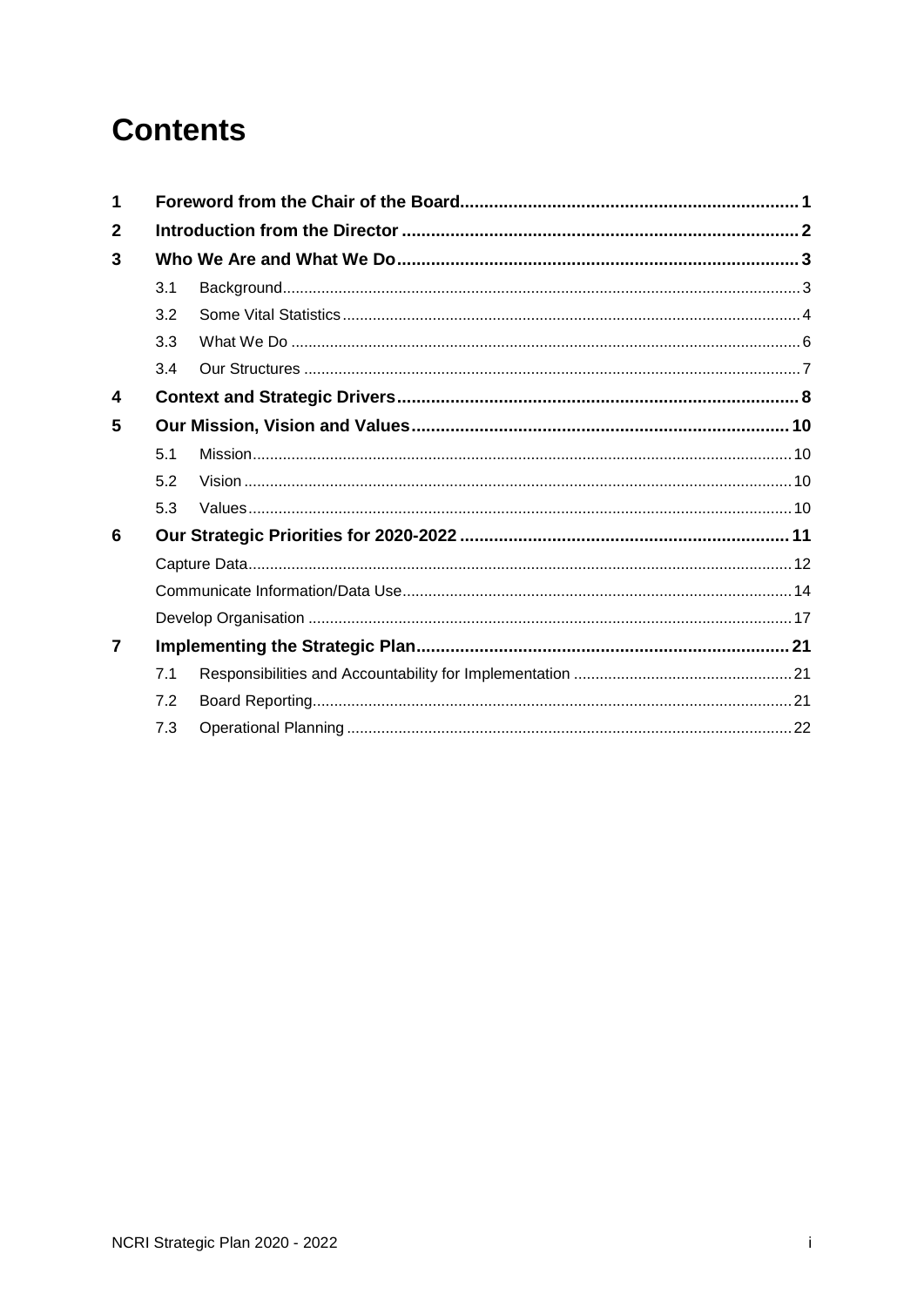## <span id="page-2-0"></span>**1 Foreword from the Chair of the Board**



This Strategic Plan has been developed during a time of significant change for Ireland's public health policy, and the size and age profile of our population. Research, organisation and investment have resulted in better patient care and outcomes.

The National Cancer Registry plays a key role in the national response to this changing landscape through its core functions and activities of recording data and providing insights to inform the planning of healthcare services to deliver cancer prevention,

diagnosis, treatment and follow-up.

The people of Ireland expect world-class public health and cancer services. This document has been developed to contribute at both a system and organisational level to the development of these services, within a policy and economic environment greatly influenced by the current pandemic.

It is substantially driven by the goals and objectives of the National Cancer Strategy 2017 – 2026, as well as the obligation to implement the recommendations of the Report of the Scoping Inquiry into the CervicalCheck Programme and international best practice in cancer registration.

This is also a time of change and evolution within the Registry itself. Having achieved a great deal in recent years, this plan outlines what the National Cancer Registry intends to deliver within the next three years as a world-class public health agency and cancer registry.

J. Coffe

Dr Jerome Coffey *Chair of the National Cancer Registry Ireland Board*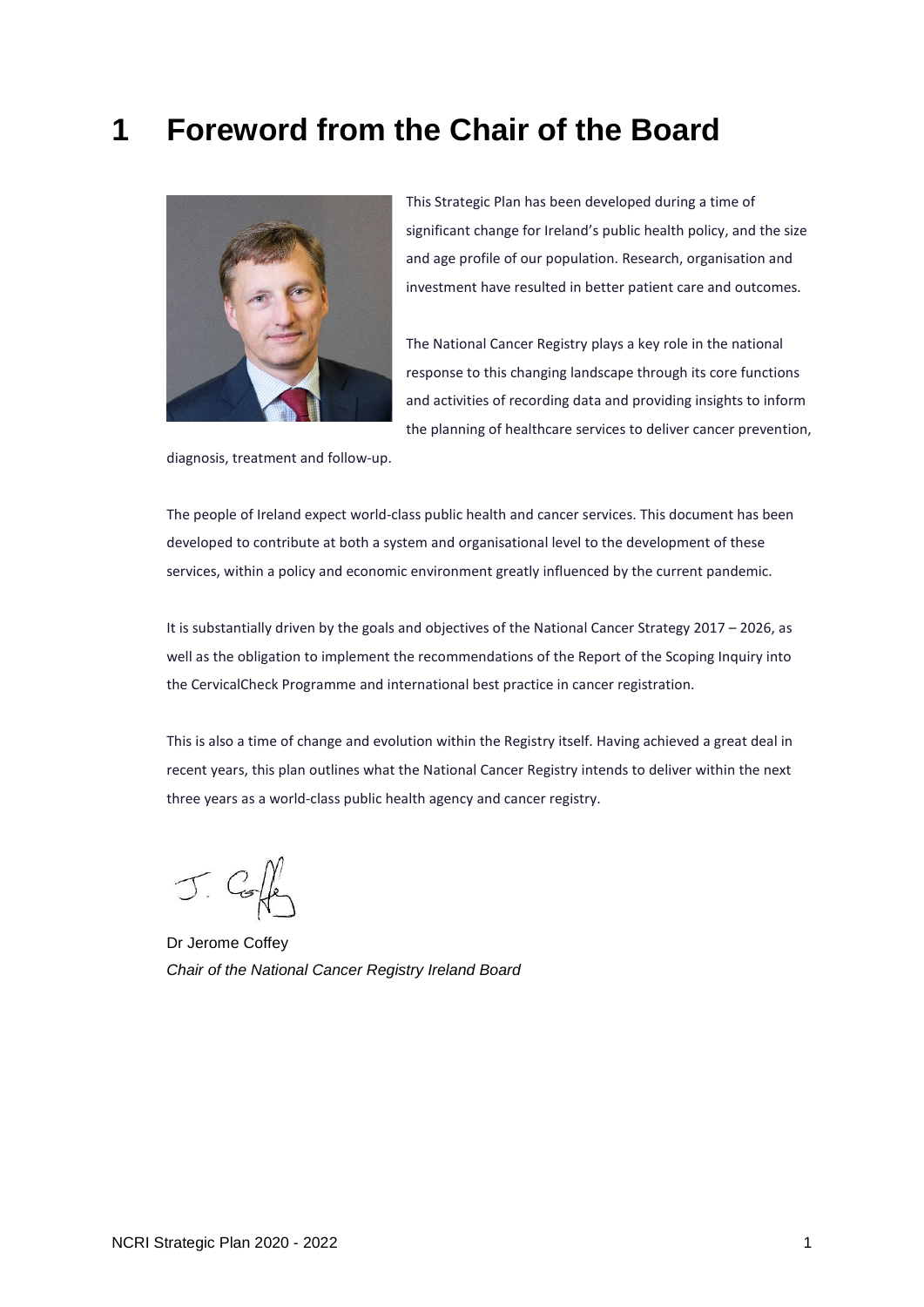## <span id="page-3-0"></span>**2 Introduction from the Director**



In 2018 the National Cancer Registry Ireland celebrated its 25th year collecting data on cancer patients in Ireland. This Strategic Plan 2020 – 2022 builds on the solid foundations of the Registry since its establishment and sets out our ambition for the Registry to evolve and grow for the future.

The period encompassed by this critical planning document will be a challenging one for the organisation in terms of our internal organisational growth and the external

environment we operate within. Our plan and ambition during this time is to ensure that our own systems and capacity grow at a rate and scale that supports our technical and scientific objectives to improve the collection, aggregation, abstraction and interpretation of cancer data and the dissemination of meaningful and useful information about cancer in Ireland to support the delivery of cancer services for patients in Ireland.

There will be structural and operational changes within the Registry to support this plan. We will be asserting the statutory basis for Registry activities while working distinctly between supporting research and providing insights for service planning. We will be keenly focused on capturing cancer patient data beyond diagnosis into survivorship within a changing population.

These are welcome challenges which we are confident of addressing within the scope of this plan. This plan has been prepared following collaboration and consultation with our stakeholders, information recipients and our own staff. The priorities and goals herein reflect growing expectations from the health service and wider public and also honest questions about the nature and role of a modern cancer registry.

It will be an exciting period for the National Cancer Registry Ireland and we look forward to achieving success within this strategic planning cycle.

Jeni M. Clauses

Professor Kerri Clough Director, National Cancer Registry Ireland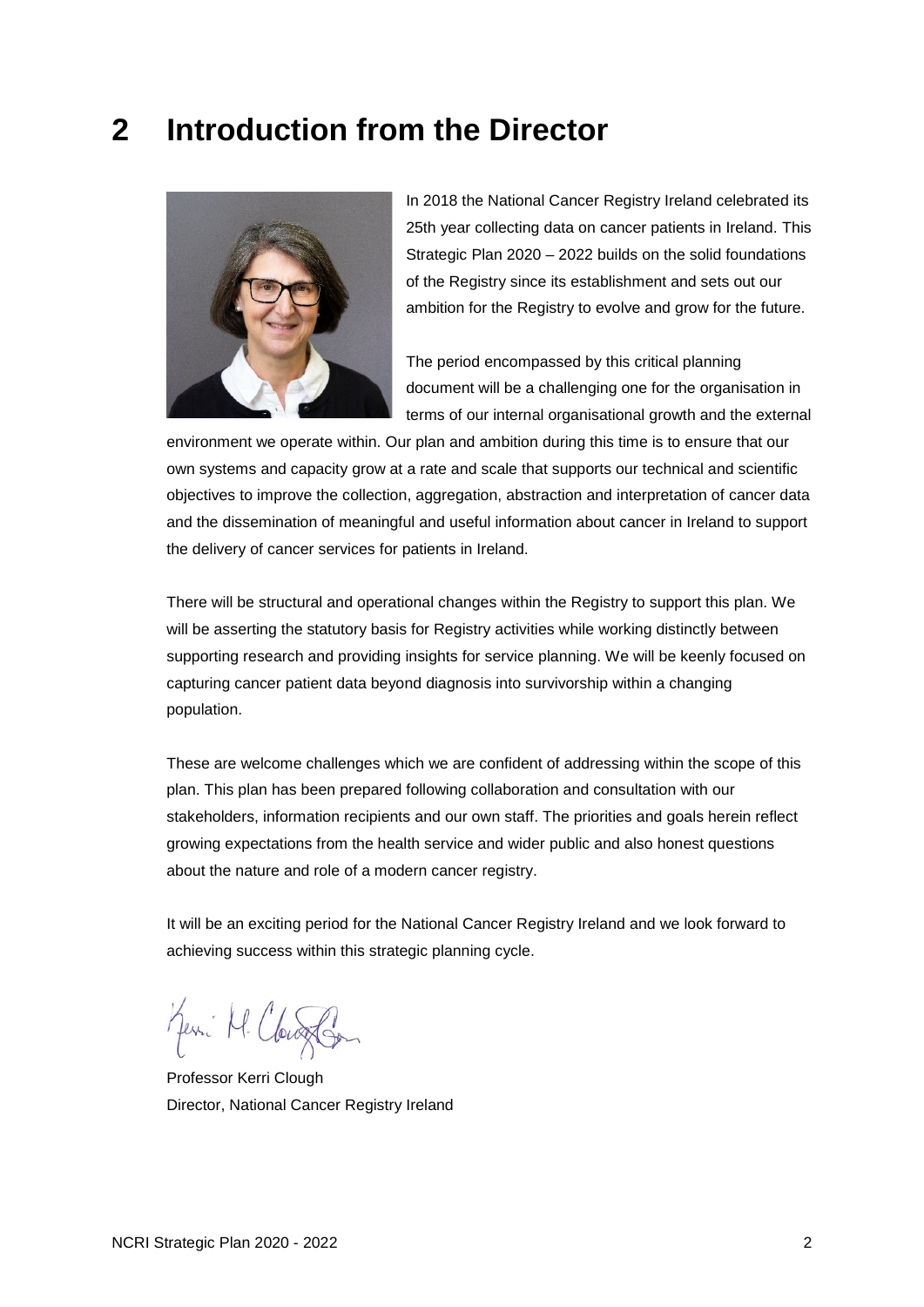## <span id="page-4-0"></span>**3 Who We Are and What We Do**

## <span id="page-4-1"></span>**3.1 Background**

Since our establishment in 1991, as a body under the aegis of the Department of Health (DoH), we have worked to support cancer prevention, detection, treatment and support in Ireland by recording cancer incidence and providing insight to help inform the planning and implementation of cancer services. The NCRI has been collecting data and publishing information since 1994.



These functions have a commensurate

Our functions (as set out in legislation<sup>[1](#page-4-2)</sup>) are summarised graphically in Figure 3.1.

*Figure 3.1 Functions of the NCRI*

obligation on other bodies within the health services (public and private) to *provide* the Registry with data and to support us in our functions.

The past 28 years have seen significant changes in the demographic composition and health profile of the population of Ireland; advances in and greater understanding of cancer, and; the field of data sciences and the technology supporting the collection and analysis of health and population data.

National policy for public health and cancer services have also changed dramatically during these years. This strategic plan charts a course for the Registry to manage with the challenges of fulfilling its role and driving improvements in the Irish public health sector.

-

<span id="page-4-2"></span><sup>1</sup> *The National Cancer Registry Board (Establishment) Order*, 1991; *National Cancer Registry Board (Establishment) Order, 1991 (Amendment) Order*, 1996; *Health (Miscellaneous Provisions) Act*, 2009, sec. 65; *Data Protection Act*, 2018, sec. 184.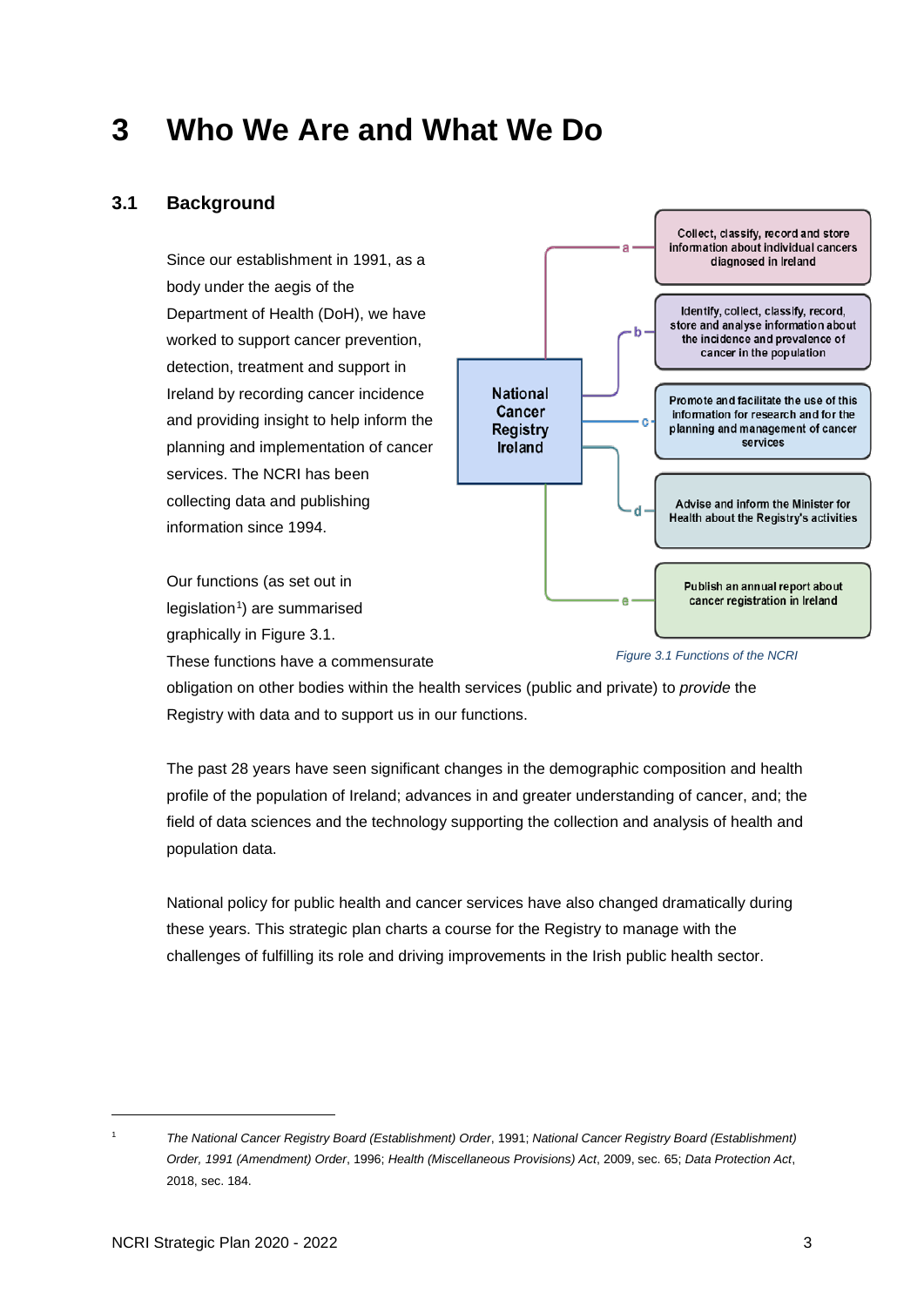<span id="page-5-0"></span>

inclusive

**94** peer-reviewed papers from 2016 to 2018

*More than 144,000 unique web page visits and more than 200 unique visitors per month*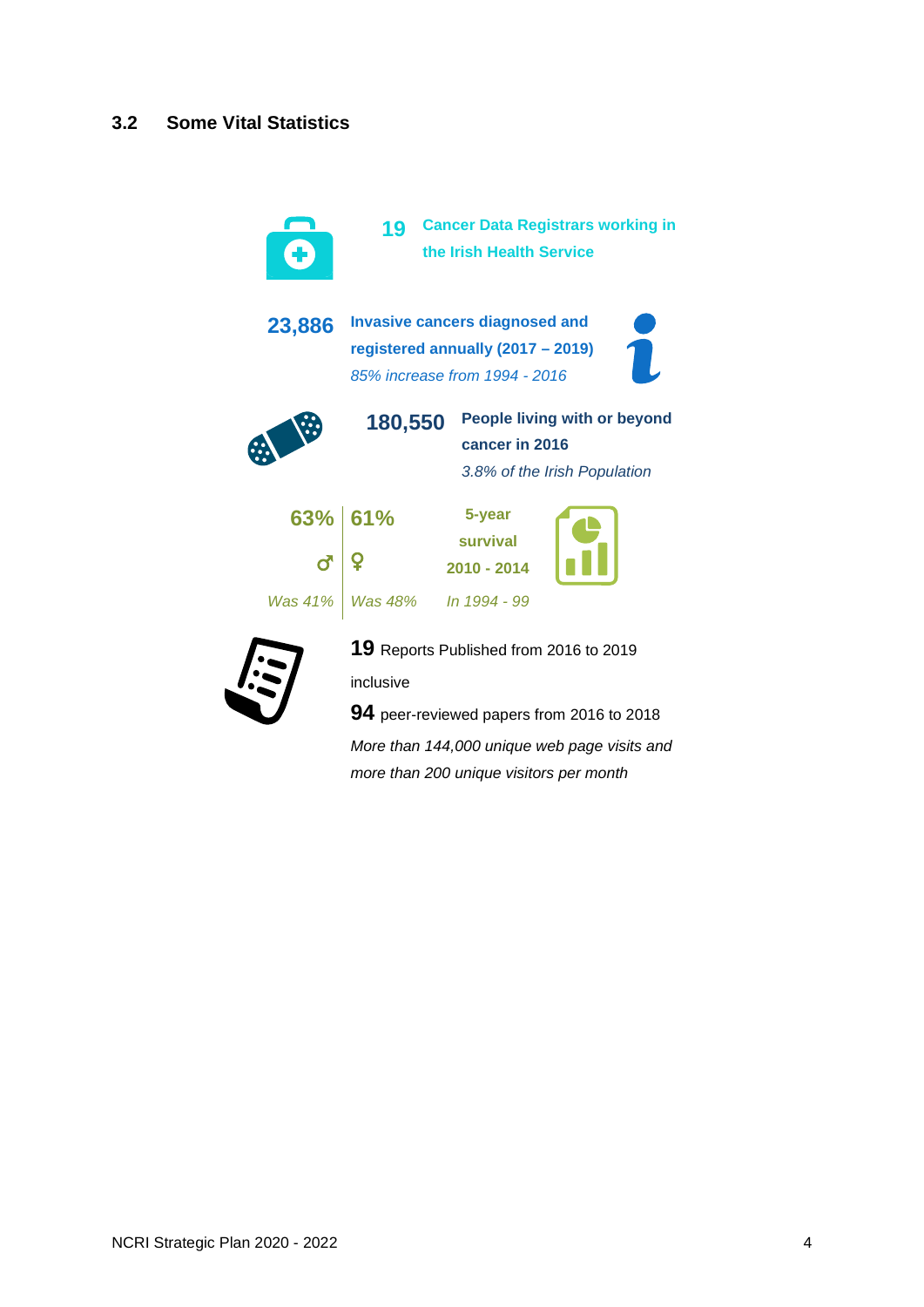If current cancer rates persist, NCRI estimates that further population growth and ageing could result in a doubling of numbers of annual cancer cases between 2015 and 2045, even if we account for recent trends in decreasing cancer risk, the increase could still exceed 50% over this period. This represents an increasing burden of disease on patients and their families. To accurately collect information on this increasing volume of cancers, more efficient data capture methods will be required.



*Figure 3.2: Invasive cancer incidence trends (male / female, excluding non-melanoma skin cancer) 2005 – 2015 and cancer projections 2015 – 2045 based on population growth and ageing.*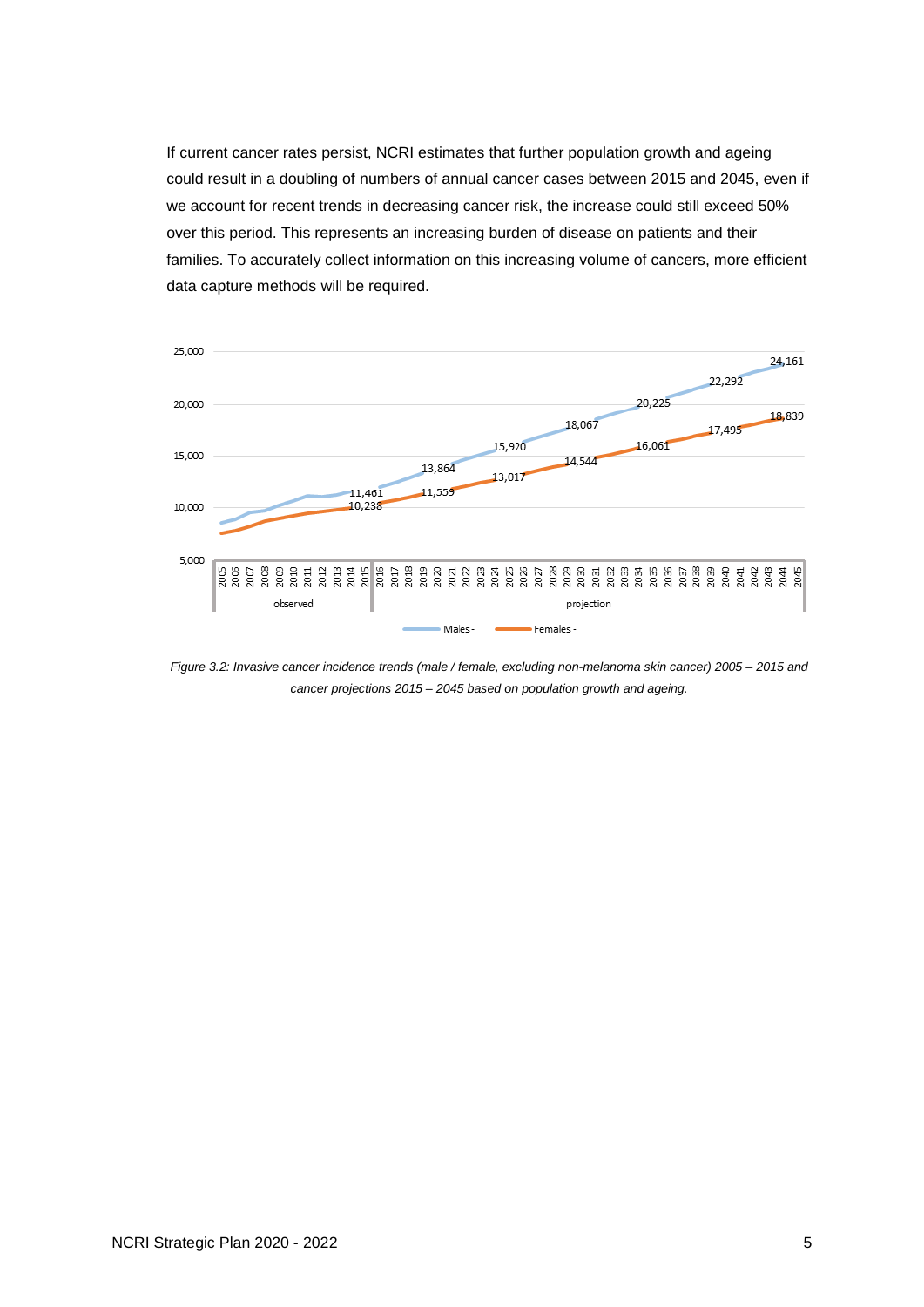### <span id="page-7-0"></span>**3.3 What We Do**

The Registry plays an important supporting role for cancer services in Ireland. While we don't interact with patients directly, all of our work is ultimately intended to improve outcomes for those affected by cancer, and to reduce the cancer burden in the country.

Our role is illustrated graphically below in Figure 3.3:



*Figure 3.3 The NCRI's role in the Cancer Treatment and Prevention System*

Carrying out our functions (as summarised in Section 3.1) and fulfilling our role depends entirely on the provision of data in relation to identified instances of cancer by other health sector bodies (hospitals, screening services, etc.) in line with their legal obligations.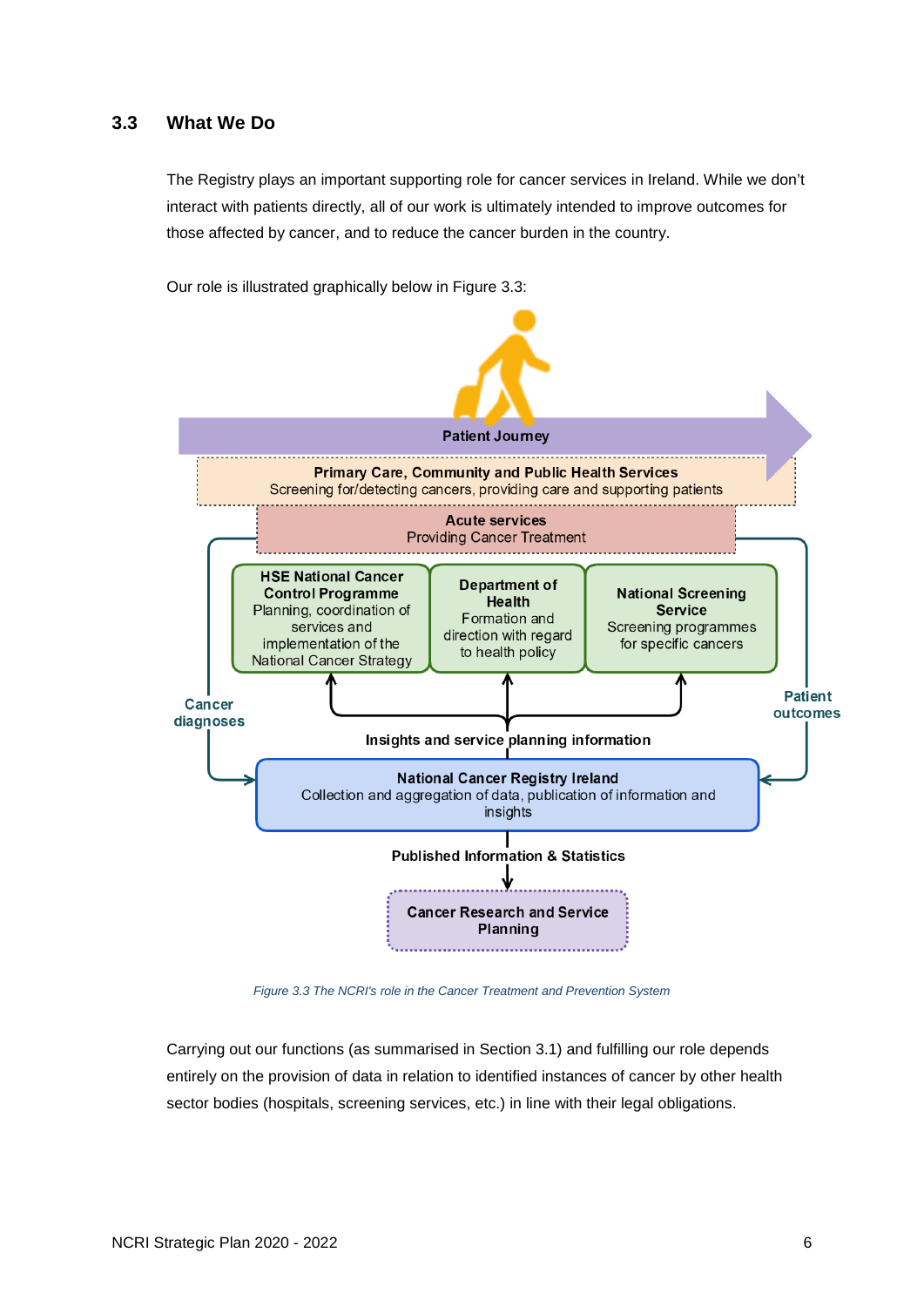| 1 - Data Collection and Integration          | 2- Information, Intelligence, Research        |
|----------------------------------------------|-----------------------------------------------|
| Cancer data registrars working in hospitals, | Using data collected to provide useful        |
| or remotely connected to hospital systems,   | information and information about cancer in   |
| across the country to record cancer          | the population in Ireland.                    |
| diagnoses, demographic and outcome data.     |                                               |
| Collection of both physical and electronic   | Providing key information to support the      |
| records and aggregating these into a         | planning of cancer treatment services and     |
| coherent register of cancer incidence.       | the understanding of cancer in the            |
|                                              | population of Ireland.                        |
| Integrating and matching data to maintain a  | Publishing information and cancer             |
| record of cancer in Ireland.                 | intelligence outputs, and promoting their use |
|                                              | in academia, cancer research, service         |
|                                              | planning and other areas of interest.         |

Implementing our functions involves two principal types of activity:

#### <span id="page-8-0"></span>**3.4 Our Structures**

The Registry is a body under the aegis of the Department of Health. Our work is led by the Director and overseen by the NCRI Board, who report directly to the Minister and work with the Department in respect of the achievement of our strategic priorities, budgetary and resource management and policy direction.

Our work is enabled by IT and Corporate Services teams who provide the necessary infrastructure for our core functional activities of collection and analysis of data and the publication of information.

Our corporate structure is evolving to meet the needs of the organisation and will continue to do so throughout the lifetime of this strategy.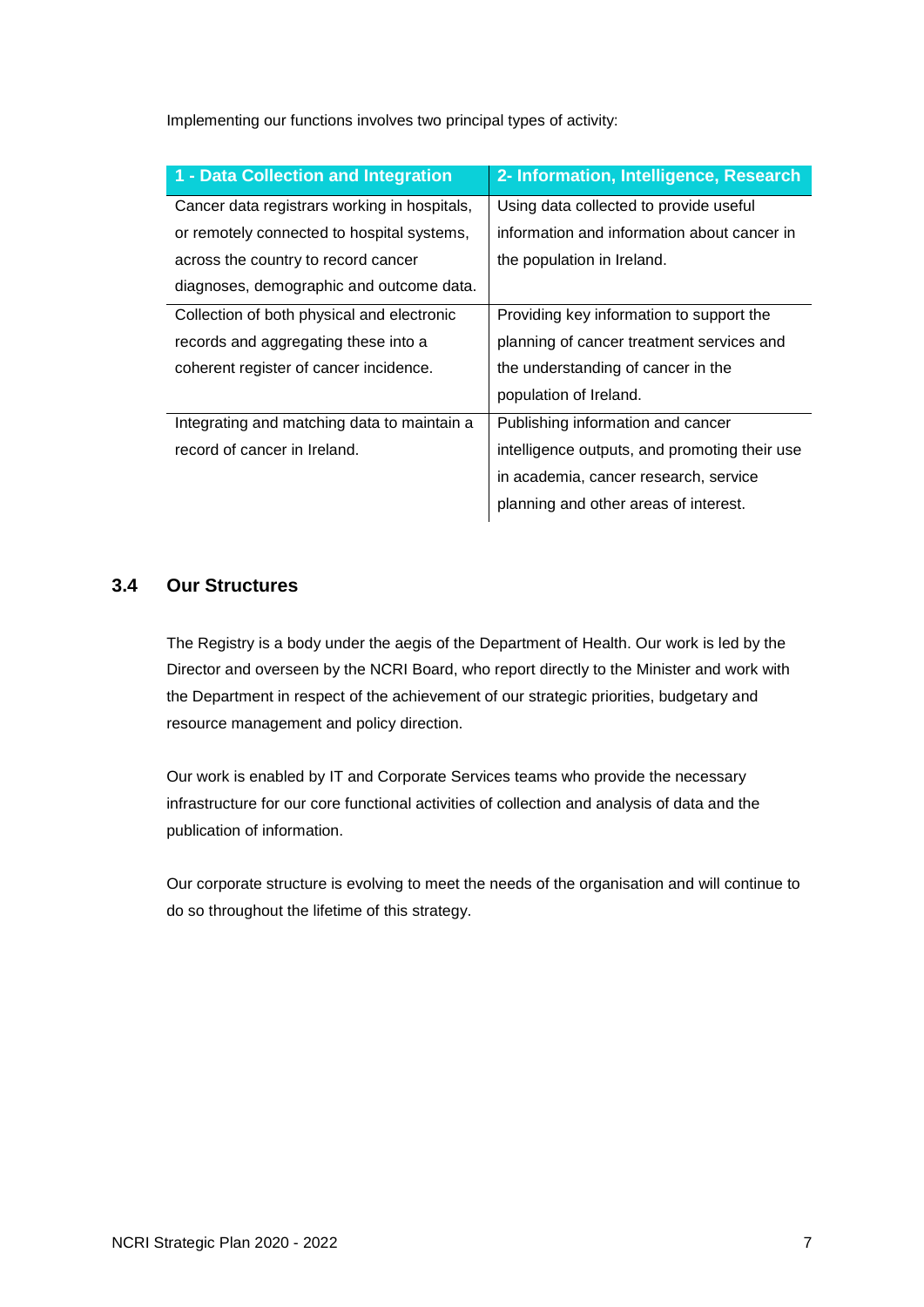# <span id="page-9-0"></span>**4 Context and Strategic Drivers**

The mission, vision, and values set out in Section 5, as well the three strategic priorities and objectives within these described in Section 6, are informed by the present environment in which the Registry operates and a number of key strategic drivers, summarised below:

|                         | <b>Strategic driver</b>     | <b>Our commitment</b>                                                      |
|-------------------------|-----------------------------|----------------------------------------------------------------------------|
| A                       | <b>National Cancer</b>      | The Registry's work over the course of this strategic plan will            |
|                         | <b>Strategy 2017-2026</b>   | support and align with the goals and sub-objectives of the                 |
|                         |                             | National Cancer Strategy 2017-2026. The Registry has a                     |
|                         |                             | direct role in the achievement of recommendations 36, 45, 51               |
|                         |                             | and 52 <sup>2</sup> and will work and consult appropriately to assist with |
|                         |                             | the delivery of these objectives. These are summarised in                  |
|                         |                             | Appendix I.                                                                |
| B                       | <b>Recommendations</b>      | Nine of the recommendations of Dr Gabriel Scally's report of               |
|                         | of the Report of the        | the Scoping Inquiry into the CervicalCheck Screening                       |
|                         | <b>Scoping Inquiry</b>      | Programme <sup>3</sup> relate to cancer registration. As part of this      |
|                         | into the                    | strategic planning process and as part of the State's response             |
|                         | <b>CervicalCheck</b>        | to the report, the Registry has adopted these                              |
|                         | Programme                   | recommendations as a strategic driver and will work to                     |
|                         |                             | implement them. These recommendations and their context                    |
|                         |                             | are set out in in Appendix II.                                             |
| $\overline{\mathbf{c}}$ | <b>Timeliness of</b>        | Routine NCRI data are currently first published approximately              |
|                         | capture and                 | 23 months after the most recent diagnosis. This contrasts                  |
|                         | analysis of routine         | dramatically with the UK-wide average of 14.5 months. Poor                 |
|                         | <b>NCRI data</b>            | timeliness restricts applicability of data for service planning            |
|                         |                             | and limits research usability. This strategy is in part intended           |
|                         |                             | to improve timeliness of capture and analysis of routine NCRI              |
|                         |                             | data.                                                                      |
| D                       | <b>Quality and audit of</b> | Consultation and the operational consideration of the National             |
|                         | data capture and            | Cancer Strategy and Scally Report Recommendations                          |
|                         | analysis                    | suggests that the Registry ought to give enhanced                          |
|                         |                             | consideration to quality management and audit of data (both                |
|                         |                             | data stored within the Registry, and external data sought by               |

-

<span id="page-9-1"></span><sup>2</sup> Department of Health, 'National-Cancer-Strategy-2017-2026', 2017 <https://health.gov.ie/wpcontent/uploads/2017/07/National-Cancer-Strategy-2017-2026.pdf>.

<span id="page-9-2"></span><sup>3</sup> Dr Gabriel Scally, *Scoping Inquiry into the CervicalCheck Screening Programme*, 2018, p. 181.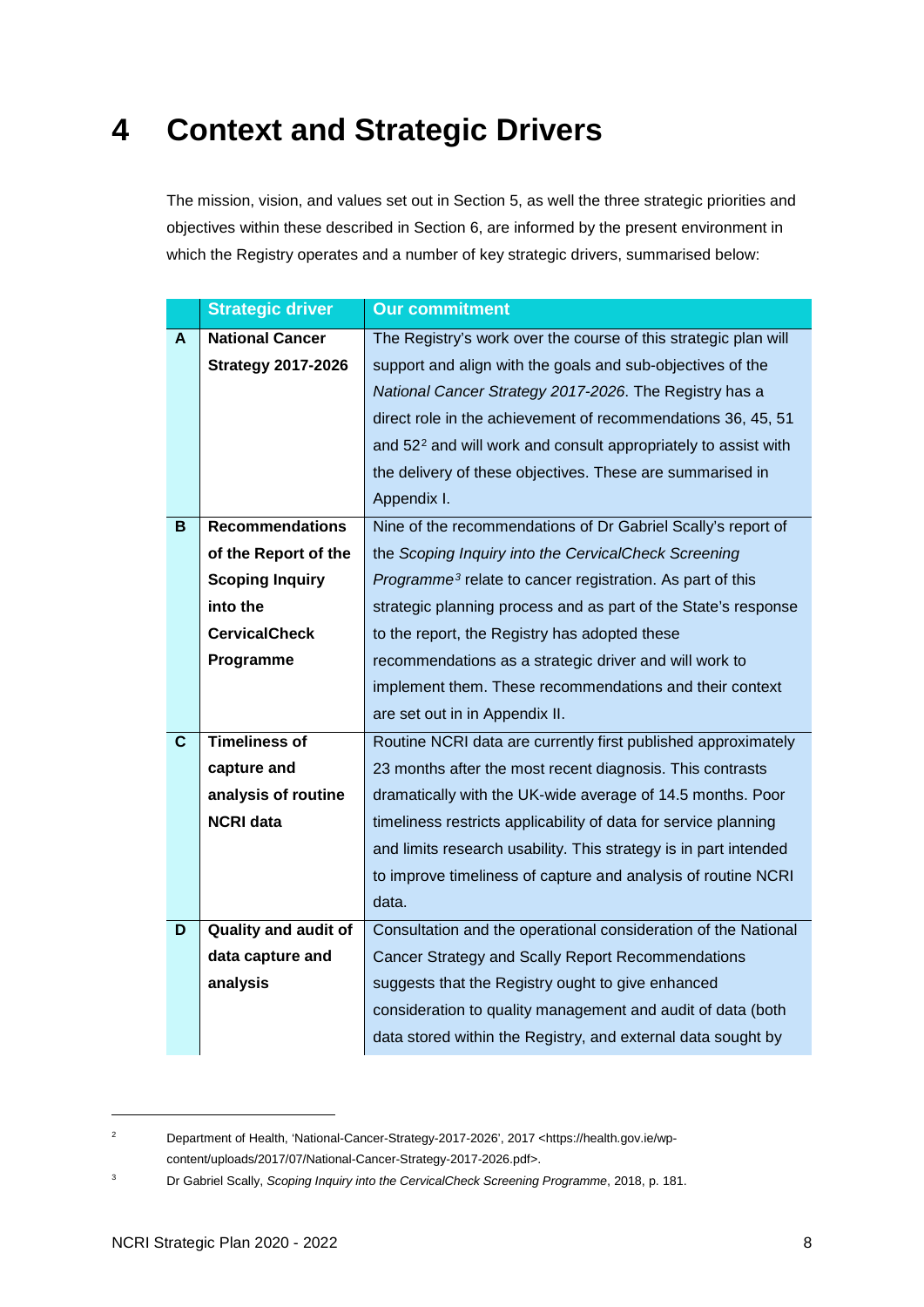|   | <b>Strategic driver</b>   | <b>Our commitment</b>                                             |
|---|---------------------------|-------------------------------------------------------------------|
|   |                           | the Registry) This strategy is in part intended to improve the    |
|   |                           | quality of capture and analysis of routine NCRI data.             |
| E | <b>Evaluation of data</b> | The Registry is in a position to evaluate and develop a plan to   |
|   | captured                  | meet the needs of cancer services in respect of cancer            |
|   |                           | prevention, treatment and follow-up. The need to evaluate the     |
|   |                           | suite of clinical characteristics, outcomes and treatment data    |
|   |                           | collected has been identified internally and through              |
|   |                           | stakeholder consultation. This strategy specifically addresses    |
|   |                           | this strategic driver.                                            |
| F | Comprehensive             | The Registry facilitates and promotes research based on data      |
|   | cancer intelligence       | capture and analysis. There is an opportunity to consider the     |
|   | and reporting             | strategic approach to promoting and enabling research based       |
|   |                           | and the national priorities for cancer intelligence in the medium |
|   |                           | to long term.                                                     |
| G | <b>Restructuring</b>      | As the Registry's ambition and technical capability grows, its    |
|   |                           | resourcing and structural needs will continue to adapt and        |
|   |                           | change. This document addresses the organisational                |
|   |                           | structural requirements to implement the priorities and goals of  |
|   |                           | the entire Strategic Plan 2020 - 2022.                            |
| H | <b>Planning and</b>       | The Registry has identified the need to increase the emphasis     |
|   | Insight                   | placed on the third of its functions - to assist in the planning  |
|   |                           | and building of cancer service capacity within the health         |
|   |                           | system.                                                           |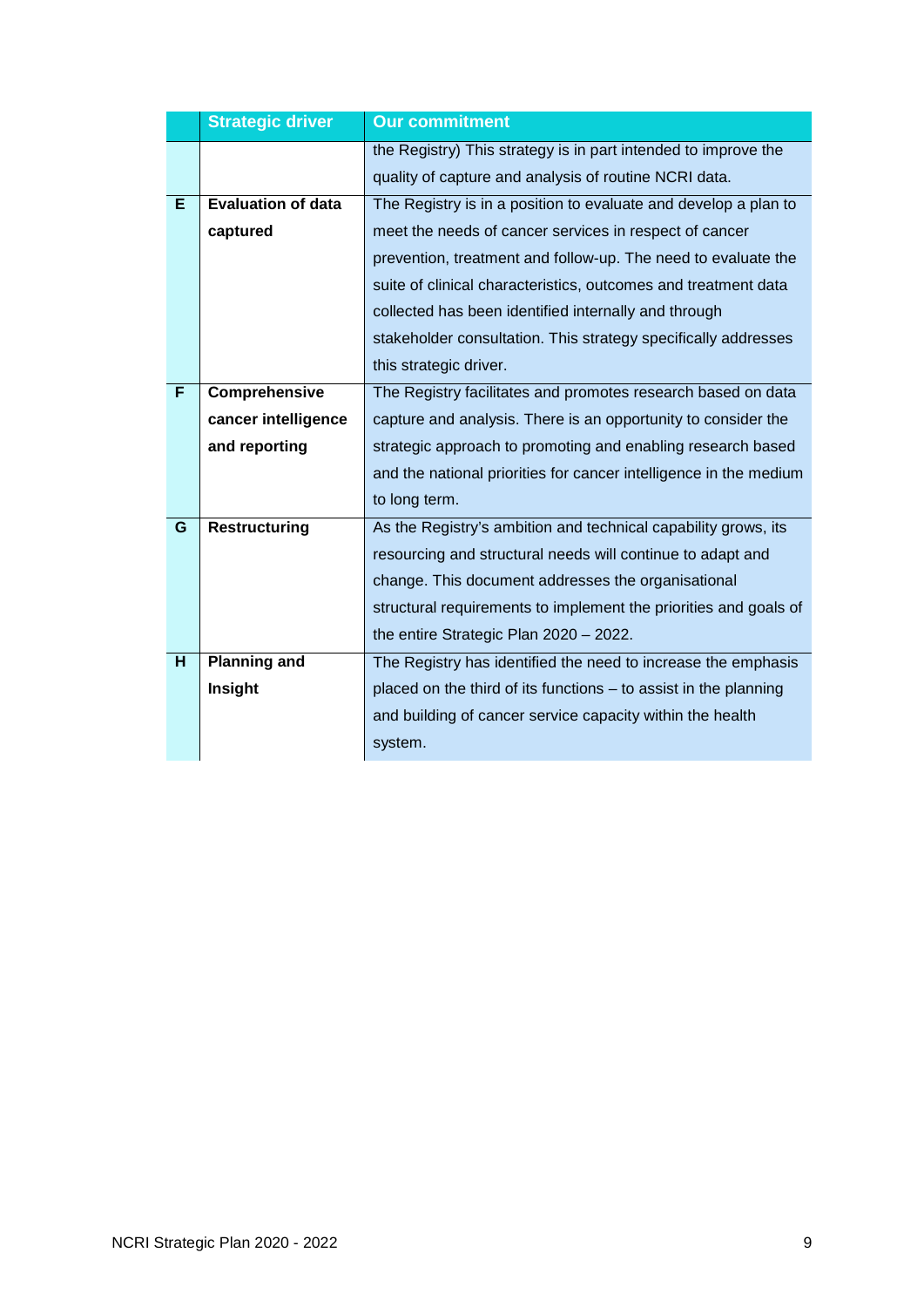# <span id="page-11-0"></span>**5 Our Mission, Vision and Values**

## <span id="page-11-1"></span>**5.1 Mission**

**Our mission is to capture data and communicate information on cancer patients nationally to support the improvement of cancer outcomes in Ireland**

## <span id="page-11-2"></span>**5.2 Vision**

**NCRI will be a modern, dynamic and high-performing state resource, working collaboratively within the health system, and across the population, for the prevention, detection, treatment, management and support services for cancer in Ireland**

## <span id="page-11-3"></span>**5.3 Values**

Our values are the core principles shaping the way we operate and engage with our stakeholders and our staff.

> Enthusiasm Quality **Collaboration** Transparency<br>Accountability **Integrity** Independence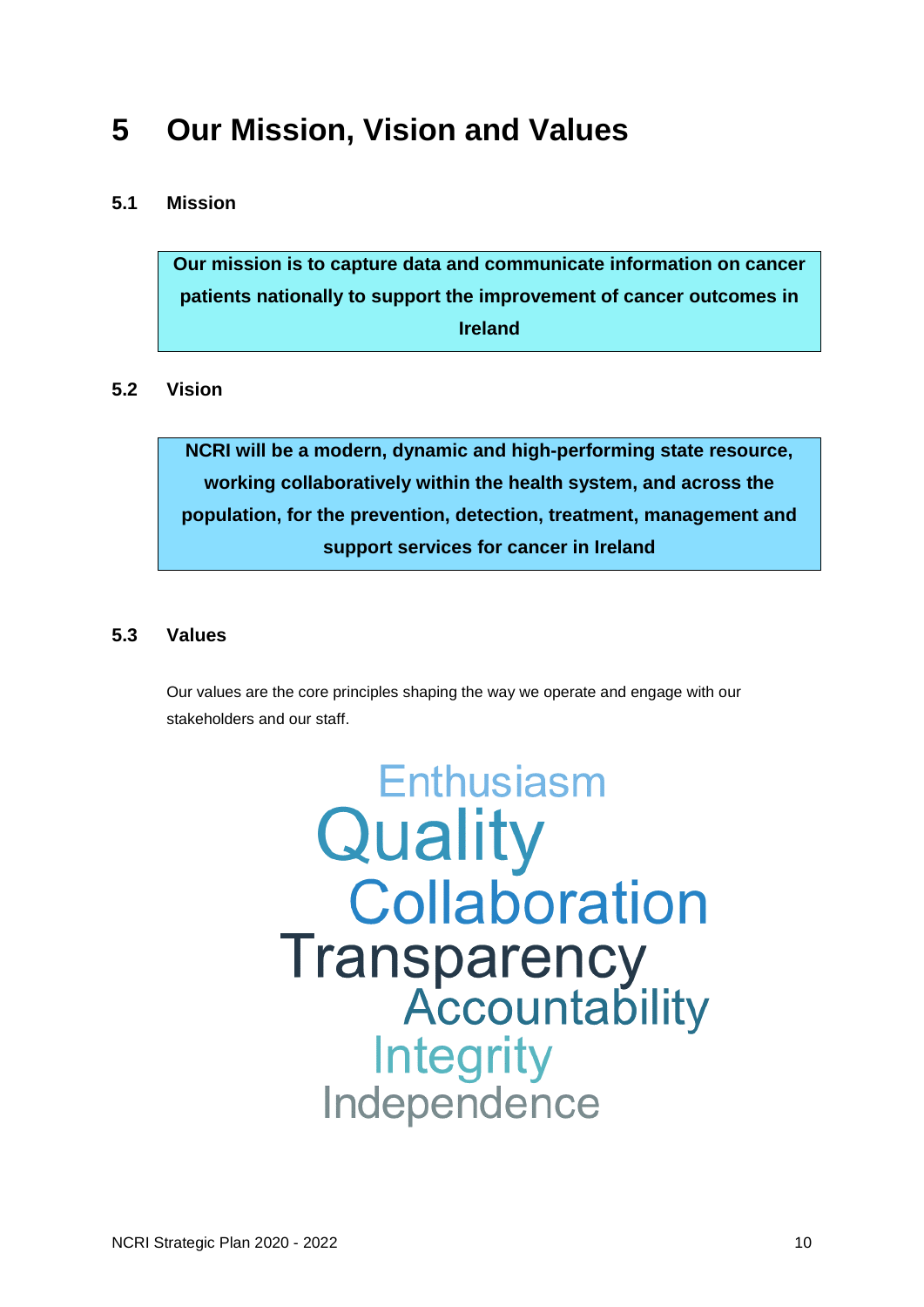## <span id="page-12-0"></span>**6 Our Strategic Priorities for 2020-2022**

Our Strategic Priorities for the coming three years are grouped into three principal areas of focus: capturing data, communicating information, and developing the organisation. Within these areas, we have identified a number of strategic objectives for the Registry.

In the following pages, we set out our strategic objectives in more detail, with the associated key actions and success measures, showing how we will address our strategic priorities.

### **Capture Data**



- *Plan and evaluate the scope of data captured by the Registry*
- *Enhance data quality, security, timeliness, and access*
- *Increased use of technology and electronic data capture*

#### **Communicate Information**



- *Improve routine reporting*
- *Comprehensive statistical and analytical reporting/publication*
- *Improve our linkages with other bodies*

## **Develop Organisation**



- *Develop our organisational structures to maximise our contributions to national cancer services*
- *Develop our personnel, resources and skills*
- *Improve our operational planning capability*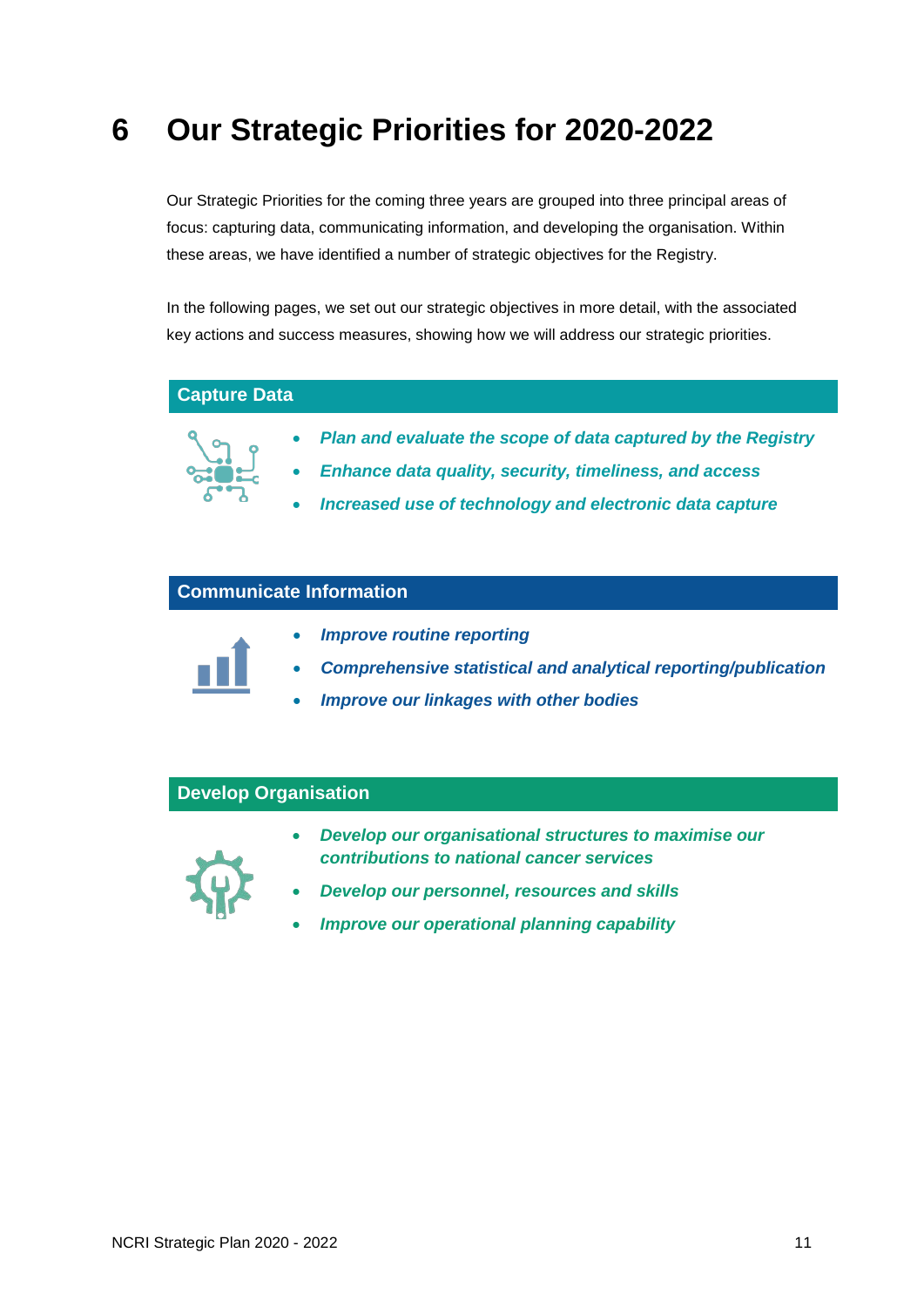#### <span id="page-13-0"></span>**Capture Data**

**A core function of the Registry's is to capture, integrate, and analyse data in respect of the prevention, detection, treatment and support of cancer patients in Ireland. It is also mandatory for healthcare organisations to supply the required data to the Registry. Along with continuing to collect and process cancer data as we currently do, we have the following strategic objectives in relation to data capture:**

1) In line with our legal basis and core functions, we will evaluate, plan and appropriately update the scope of the NCRI core dataset, to contribute to the improvement of cancer patient outcomes by ensuring that additional useful data may be collected and shared in respect of the detection, treatment, management and prevention of cancer in Ireland.

#### **Key Actions:**

- Examine the potential for sources of additional electronic and other data in relation to the cancer patient experience in Ireland
- Consult with health system stakeholders to identify the key needs in respect of cancer data, and to improve the capture of this data
- Continually review the NCRI core dataset (and corresponding change control process) and disseminate the core dataset as the central organising feature of the Registry's data collection work
- Identify the most useful and feasible data to collect and analyse.
- Implement appropriate staff and IT resource changes where relevant to support the capture of additional data
- 2) We will improve data quality, security, timeliness, and access. We will institute improved quality management processes to ensure the highest quality data. Data audit and a system of continuous data quality improvement will be implemented within the Registry.

#### **Key Actions:**

- Develop and refine the Registry's data quality assurance processes to ensure they are in line with best practice
- Identify key quality responsibilities and accountability within the Registry
- Implement a quality audit process
- Ensure data security and storage are in line with regulatory requirements and best practice
- Identify the factors affecting timeliness of cancer data and develop a plan to improve this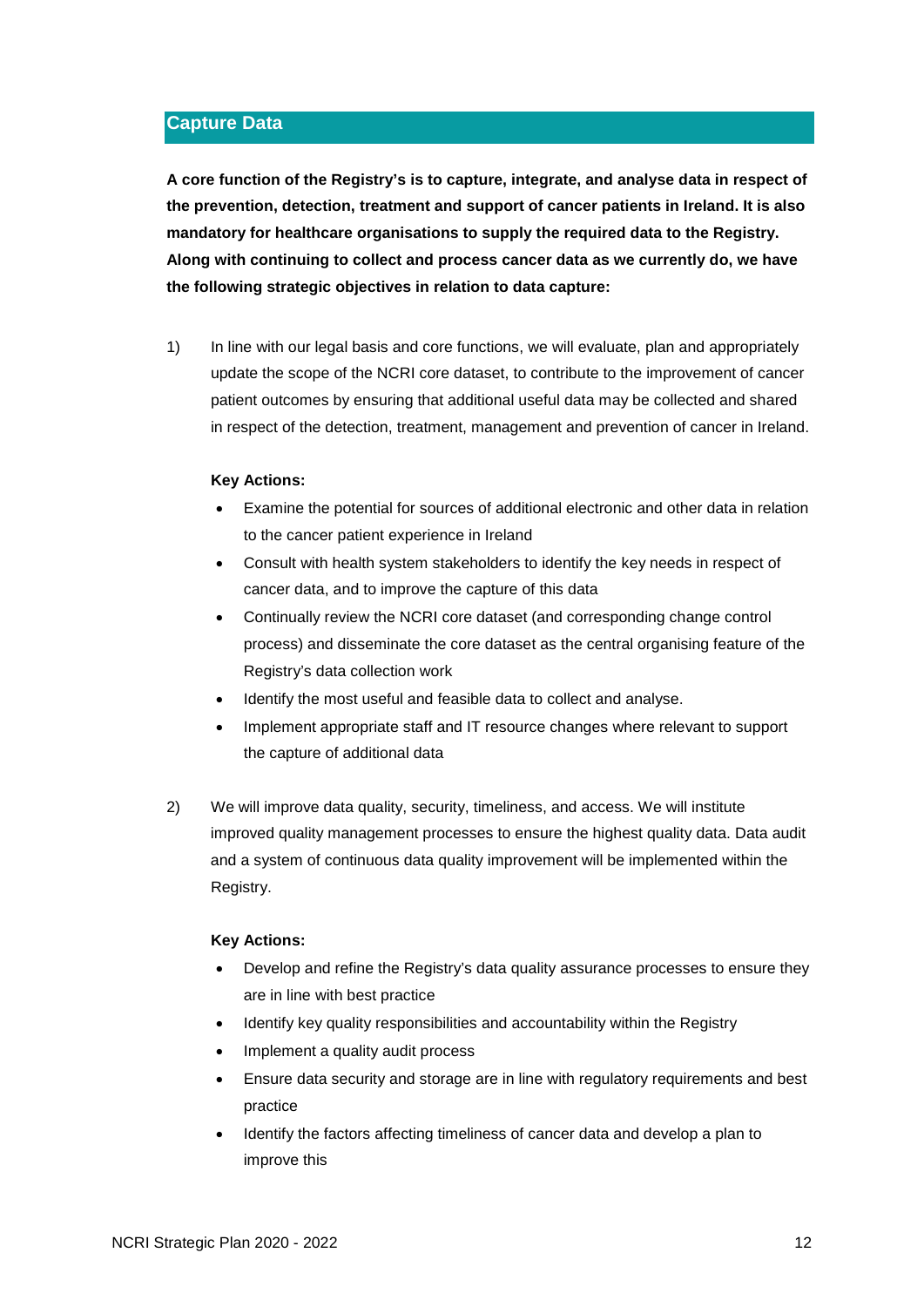3) We will increase our use of technology to support the work of the Registry, in particular in respect of the capture and analysis of electronic data in respect of the cancer patient experience.

#### **Key Actions:**

- Work with the HSE, acute hospitals, and others as relevant to increase the capacity of the Registry to capture electronic patient data in relation to cancer
- Implement necessary changes to the Registry's IT systems to facilitate and support electronic data capture and integration
- Review the database and information architecture within the Registry

| Ways to measure our progress and outcomes |                                      |                                     |
|-------------------------------------------|--------------------------------------|-------------------------------------|
| Objective                                 | <b>By end 2020</b>                   | <b>By end 2022</b>                  |
| 1                                         | Plan will be presented to NCRI       | Actively capturing an updated NCRI  |
|                                           | Board outlining the embedding of the | core dataset, having implemented    |
|                                           | core NCRI dataset and associated     | the necessary resource and process  |
|                                           | change control process.              | changes (with regard to data        |
|                                           |                                      | architecture) required to achieve   |
|                                           |                                      | this.                               |
| $\mathbf{2}$                              | Clear, best-practice data quality    | Regular data quality audits will    |
|                                           | processes and audit plan will be in  | indicate a high standard of quality |
|                                           | place.                               | within Registry data.               |
|                                           | A plan to improve timeliness will be | Timeliness of cancer data will have |
|                                           | presented for approval to the Board. | improved.                           |
| 3                                         | Areas where increased capture of     | Significant increase in electronic  |
|                                           | electronic data may be feasible will | data capture                        |
|                                           | have been identified                 |                                     |

#### **How will we know we have been successful?**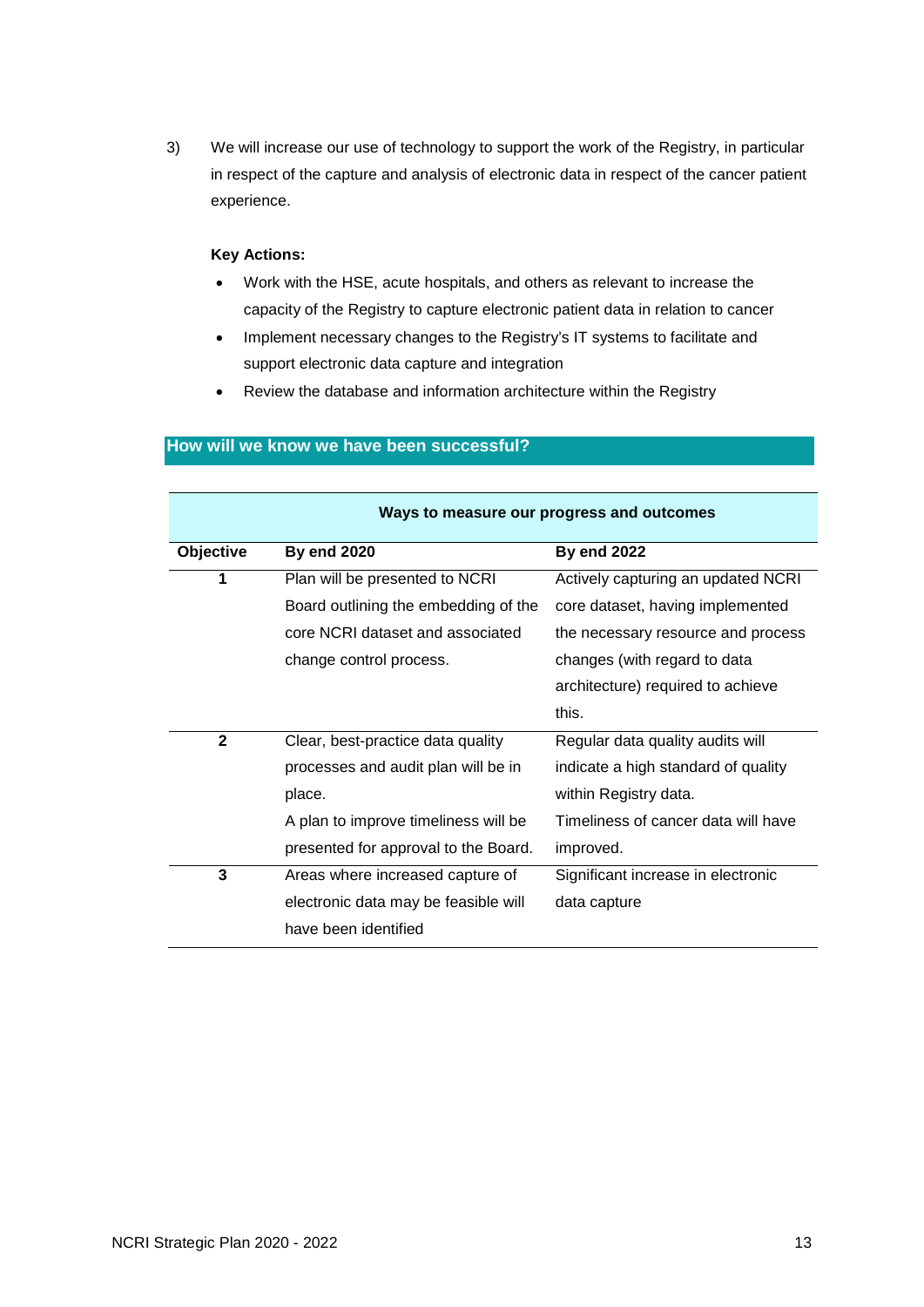#### <span id="page-15-0"></span>**Communicate Information/Data Use**

**The data captured by the Registry are only useful once it can be transformed into information and communicated to the health system, the research community, and the public to facilitate awareness, advances in cancer research, and improvements in the prevention, detection, treatment and support services for cancer in Ireland. Our strategic objectives in respect of communicating information are as follows:**

1) We will improve and increase the level of reporting in respect of cancer data and information. We will develop a rolling three-year publication plan and will liaise with our key stakeholders in a collaborative way to ensure our outputs are as useful and informative as needed to enable others in the health system and beyond to use our data to improve outcomes for cancer patients.

#### **Key Actions:**

- Consult with health system and other relevant stakeholders (such as academic research institutions) to identify the most useful information in the appropriate formats to ultimately support better outcomes for cancer patients
- Draw up a three-year communication plan, revised annually, to address the needs of the stakeholders in respect of cancer reporting
- Produce high-quality, robust reports, based on reliable and timely data, to a regular schedule
- Review our website from the perspective of developing a public communication platform.
- 2) We will facilitate and promote research based on the NCRI core dataset. We will develop a three-year research strategy and implement this to ensure that our researchrelated work is targeted, appropriately funded, and sustainable.

#### **Key Actions:**

- Develop a three-year translational research strategy setting out the core areas of focus for research activity and identify criteria for measurable impact
- Align the research work within the Registry with our strategic priorities and focus
- Support research undertaken and led by other institutions and organisations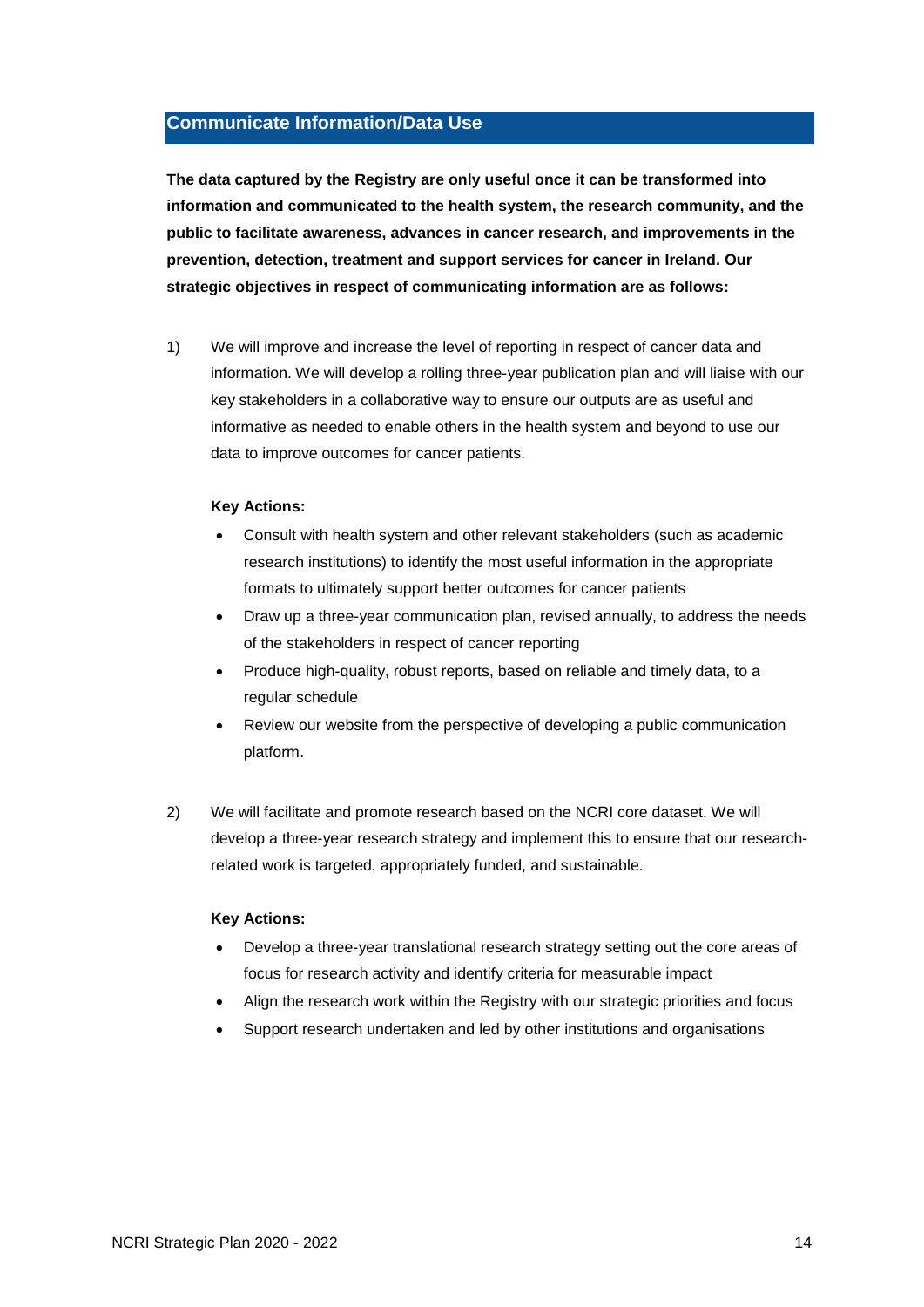3) We will improve our approach to collaboration with other organisations in respect of cancer services, the wider health system, and academia, to mutually support the achievement of better outcomes for cancer patients in Ireland.

#### **Key Actions:**

- Develop closer links with the National Cancer Control Programme and consider centralisation of registration staff. This could be accomplished, for instance, through having NCRI office space in Dublin.
- Further develop collaborative links with academic institutions and research partners.
- Participate in multi-stakeholder initiatives relevant to the work of the Registry and cancer control in Ireland
- Consult and collaborate, as outlined in other objectives, with health system and other stakeholders to identify how the Registry can support their work and improve outcomes for cancer patients
- 4) We will provide support for the planning and improvement of cancer services to improve outcomes in relation to cancer.

#### **Key Actions:**

- Participate in established working groups (the Irish Cancer Prevention Network, and the Irish Cancer Epidemiology Network for instance) with the Department of Health, NCCP, HSE, acute hospitals, and others involved in cancer prevention, care, and research to identify ways in which the Registry's capture, processing, and reporting of cancer data could be used to develop policy for cancer services
- Design appropriate reporting outputs to address the needs of stakeholders in improving services
- Provide useful, relevant information in a timely fashion to enable cancer services to be evaluated, compared, and improved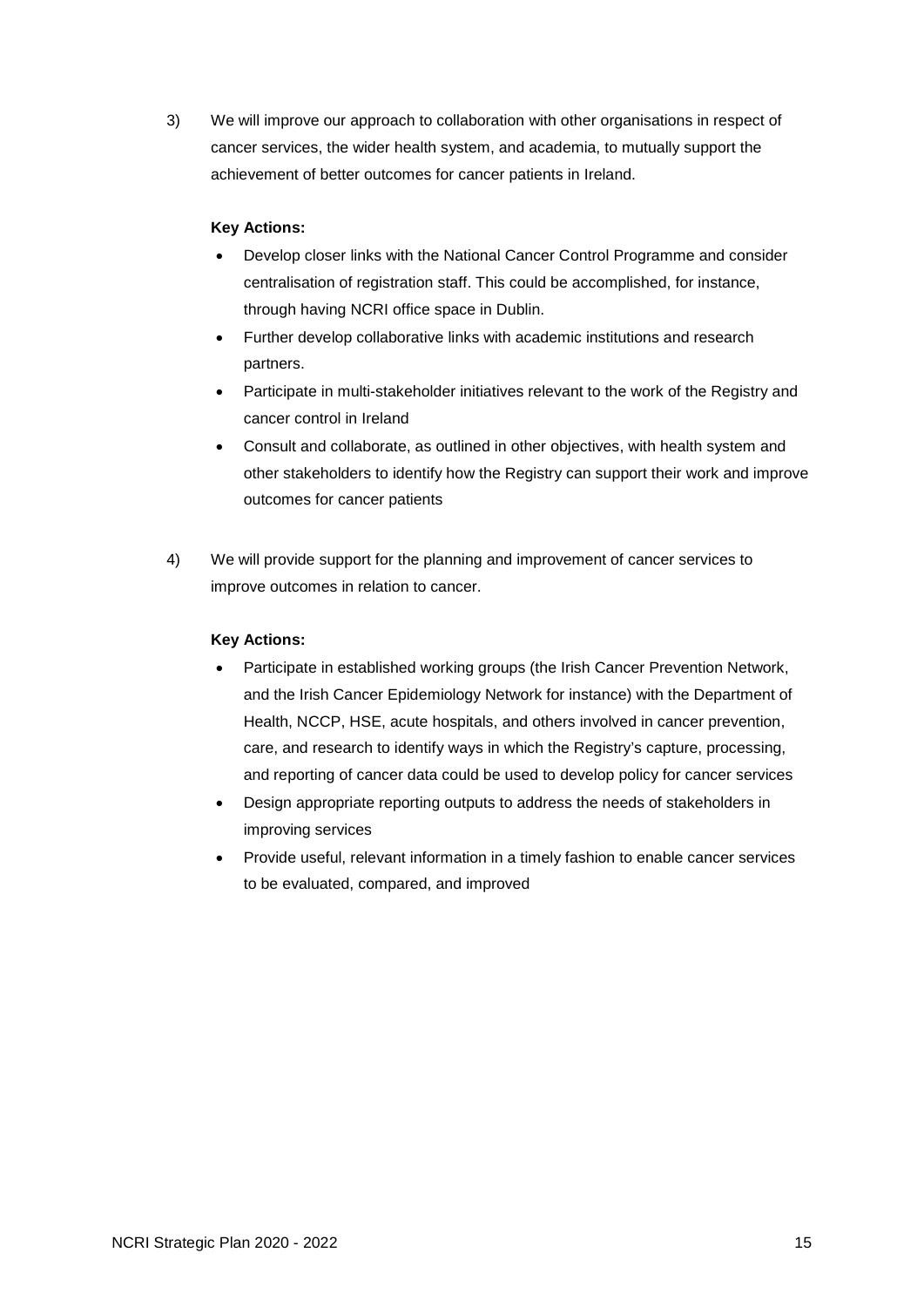## **How will we know we have been successful?**

|              | Ways to measure our progress and outcomes |                                        |  |
|--------------|-------------------------------------------|----------------------------------------|--|
| Objective    | <b>By end 2020</b>                        | <b>By end 2022</b>                     |  |
| 1            | Consultation completed and findings       | Regular publication of timely, robust  |  |
|              | will be presented to Board                | reports in respect of cancer data in   |  |
|              | Three-year publication plan will be       | Ireland                                |  |
|              | presented to Board for approval           |                                        |  |
| $\mathbf{2}$ | Three-year research strategy will be      | Research activity in the Registry will |  |
|              | developed and presented to Board          | be clearly aligned with the research   |  |
|              | for approval                              | strategy and is supporting future      |  |
|              |                                           | development of the organisation        |  |
| 3            | Dedicated Registry space in Dublin        | NCRI will be an active partner in      |  |
|              | will be in place                          | policy and implementation initiatives  |  |
|              | A plan will be presented to Board for     | in respect of cancer prevention,       |  |
|              | approval in respect of linkages and       | detection, treatment, and outcomes     |  |
|              | collaboration                             |                                        |  |
| 4            | Working groups with key                   | Registry will provide reports and      |  |
|              | stakeholders will be identified           | information as relevant to the         |  |
|              |                                           | appropriate stakeholders to support    |  |
|              |                                           | service improvement for cancer         |  |
|              |                                           | patients                               |  |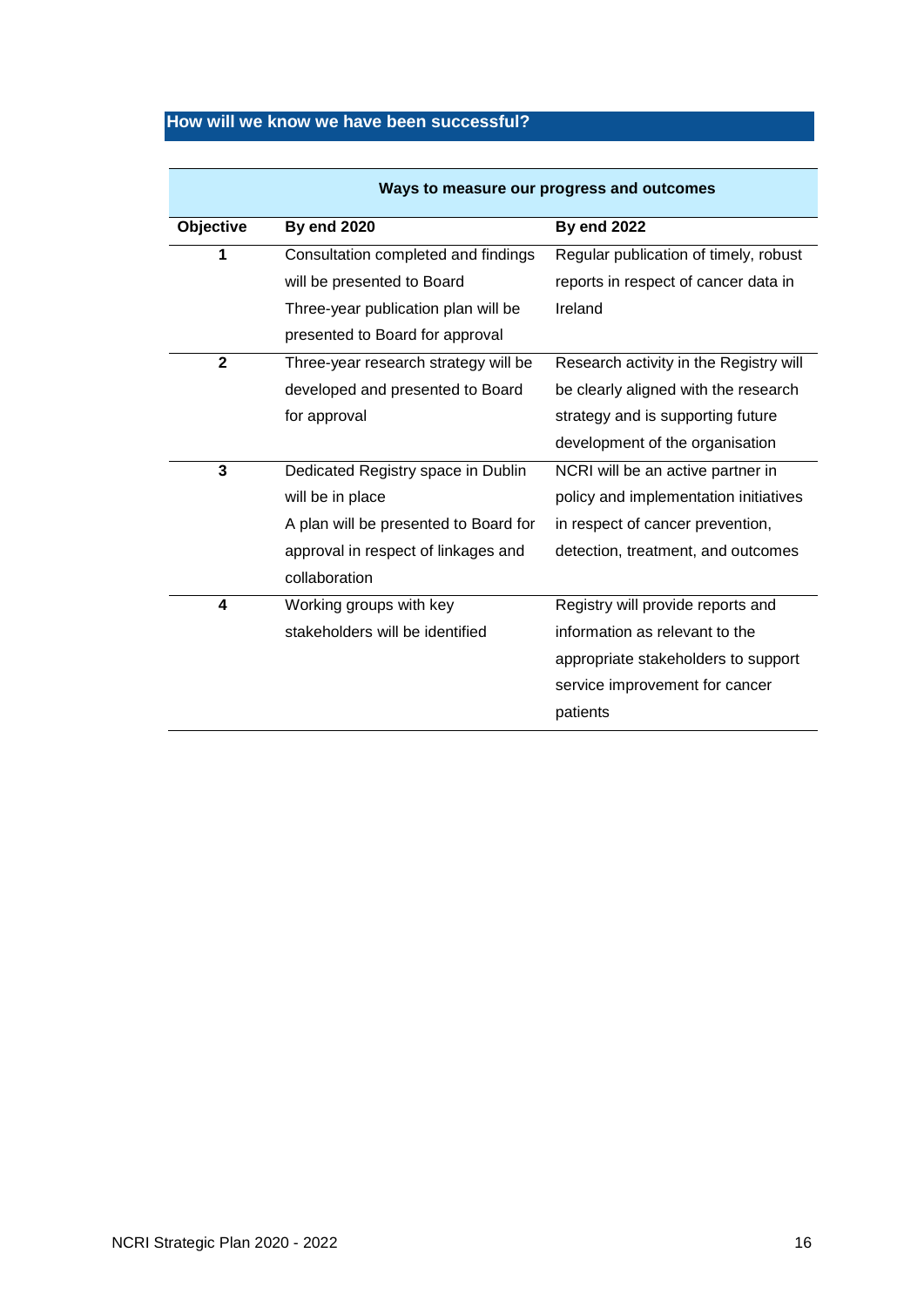#### <span id="page-18-0"></span>**Develop Organisation**

The Board notes the Department of Health review of the composition of the NCRI Board to ensure more robust governance, in line with the Scally Report. We are committed to building a governance structure and culture that is optimum to support and to safeguard the work of the organisation and we will be available to assist the Department in this regard.

1) We will work to incorporate the perspective and voice of those affected by cancer as well as those involved in the provision of cancer services into our work providing information and insight to the health service

#### **Key Actions:**

- Establish an advisory group (patient and clinical)
- Identify and implement mechanisms to ensure that the voice of those affected by cancer and public health expertise can be effectively incorporated into the strategic and operational activities of the Registry
- 2) We will develop and implement a new organisational and management structure to ensure that the work of the Registry is organised and overseen in the most effective and efficient way, providing key leadership and management responsibilities to support the operational activities.

#### **Key Actions:**

- Continue to develop and optimise our organisational and management structures. We must base this on effective practice, the operational needs of the Registry, and maximising our contributions to the prevention, treatment and follow-up services for cancer patients and their families within the Irish health services
- Recruit, with Department of Health sanction, appropriately skilled and qualified staff to the vacant positions within the reformed organisation
- 3) We will continue to develop our personnel resources and skills within a culture of continuous improvement. We will build capacity both by recruiting key skills and expertise as needed and by developing and maintaining the skillsets of existing staff, in order to ensure a dynamic, collaborative, and high-performing organisation.

#### **Key Actions:**

- Identify the key skills and expertise required across the Registry
- Draw up a training and development plan for staff to maintain, improve, and further develop the skills and competences needed to deliver the Registry's functions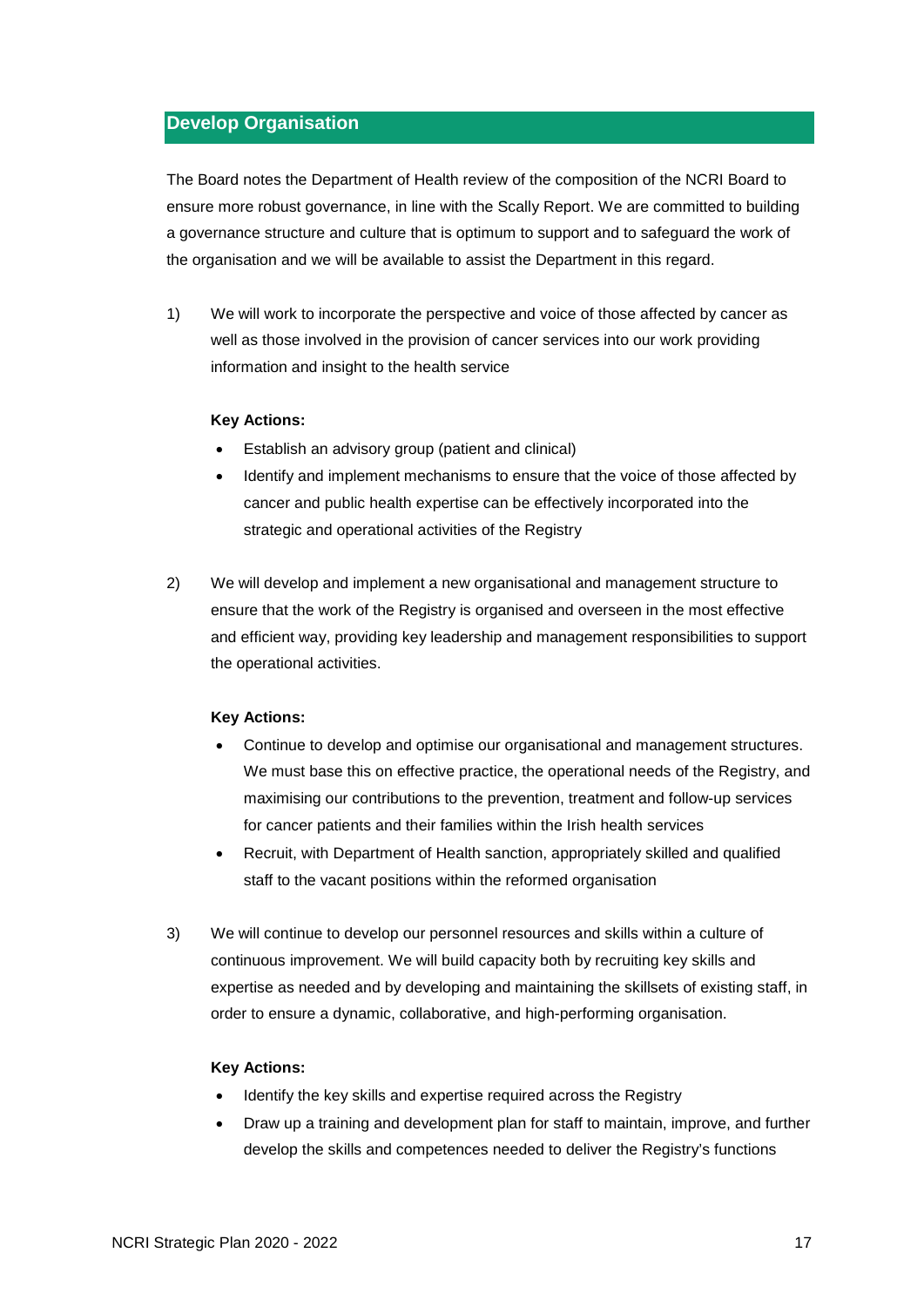- Proactively recruit appropriately skilled and qualified staff as and when required, considering future skills as well as skills replacement needs when roles become vacant or additional resources are required
- 4) We will continue to be transparent and accountable in respect of our activities, finances, and governance. We recognise our responsibility to be fully accountable and open in relation to our remit and the funding provided to us to carry this out. We will develop and implement an accountability framework and provide clear and comprehensive reporting in respect of our financial and governance affairs along with an account of how the funding has been spent, the activities this has supported, and the outcomes in relation to cancer data capture and communication.

#### **Key Actions:**

- Publish clear, timely reports in respect of the governance, finances, and activities of the Registry, regularly and in accessible formats
- Communicate more frequently and clearly with our stakeholders and with the public, in the form of reports, updates, briefings, and similar activities
- Develop an outcomes-based approach to reporting on the Registry's work
- 5) We will complete this strategic planning cycle by evaluating the successes and lessons learned from the 2020-2022 period and preparing a successor strategy document.

#### **Key Actions:**

- Review the implementation of the Strategic Plan 2020 2022
- Develop a successor strategic planning document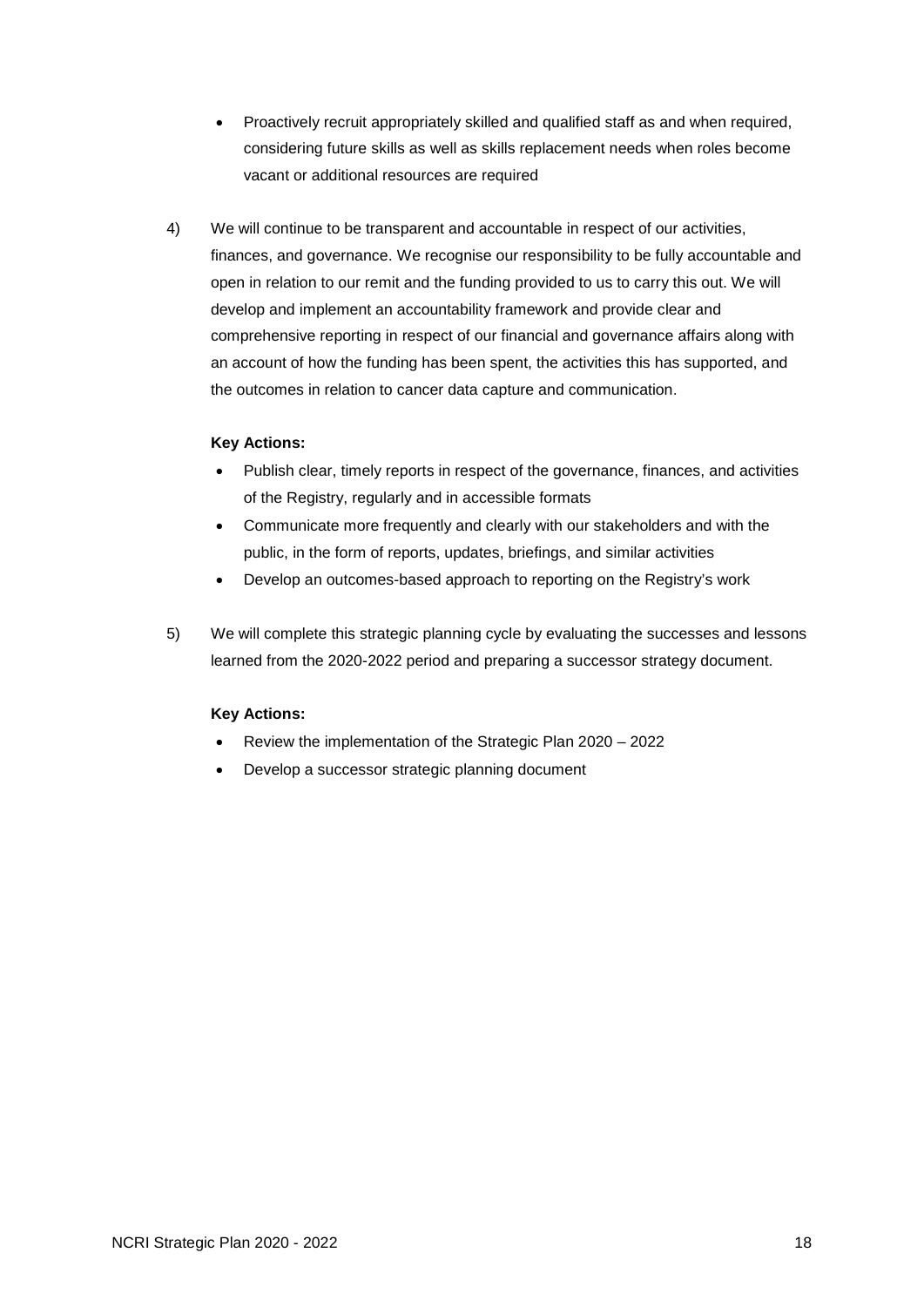## **How will we know we have been successful?**

| Ways to measure our progress and outcomes |                                         |                                           |
|-------------------------------------------|-----------------------------------------|-------------------------------------------|
| Objective                                 | <b>By end 2020</b>                      | <b>By end 2022</b>                        |
| 1                                         | Board effectiveness review will be      | NCRI will have a Board that is            |
|                                           | completed                               | appropriate in size and function to       |
|                                           |                                         | govern and support the work of the        |
|                                           |                                         | Registry                                  |
| $\mathbf{2}$                              | Plan will have been presented to        | Clinical and patient advisory groups      |
|                                           | Board for approval regarding            | will be in place and providing inputs     |
|                                           | advisory groups and a mechanism         | to Registry planning and operations       |
|                                           | for including the voice of those        | Effective clinical oversight, including   |
|                                           | affected by cancer                      | public health input, is in place          |
| 3                                         | Evaluation of opportunities for         | NCRI will operate within an effective     |
|                                           | optimisation and further                | management and organisation               |
|                                           | development of management and           | structure, with all key roles filled with |
|                                           | organisational processes to optimise    | appropriately qualified and skilled       |
|                                           | the Registry's role in the Irish health | post-holders                              |
|                                           | service.                                |                                           |
|                                           | Reported presented to Board on the      |                                           |
|                                           | suitability of organisation and         |                                           |
|                                           | management systems for our              |                                           |
|                                           | functions.                              |                                           |
| $\boldsymbol{4}$                          | Skills needs update will have been      | Training and recruitment will be          |
|                                           | presented to Board                      | aligned with the skills needs of the      |
|                                           | Training and development plan will      | organisation                              |
|                                           | be in place                             |                                           |
| 5                                         | Plan for improved communications        | Regular reporting on financial and        |
|                                           | with stakeholders and public will       | governance of NCRI.                       |
|                                           | have been presented to the Board        | Regular communications in relation        |
|                                           |                                         | to Registry activities and outputs to     |
|                                           |                                         | stakeholders and to public                |
| 6                                         |                                         | This strategy document will have          |
|                                           |                                         | been reviewed at the end of 2021          |
|                                           |                                         | with regard to the success of             |
|                                           |                                         | implementation and achievement of         |
|                                           |                                         | objectives.                               |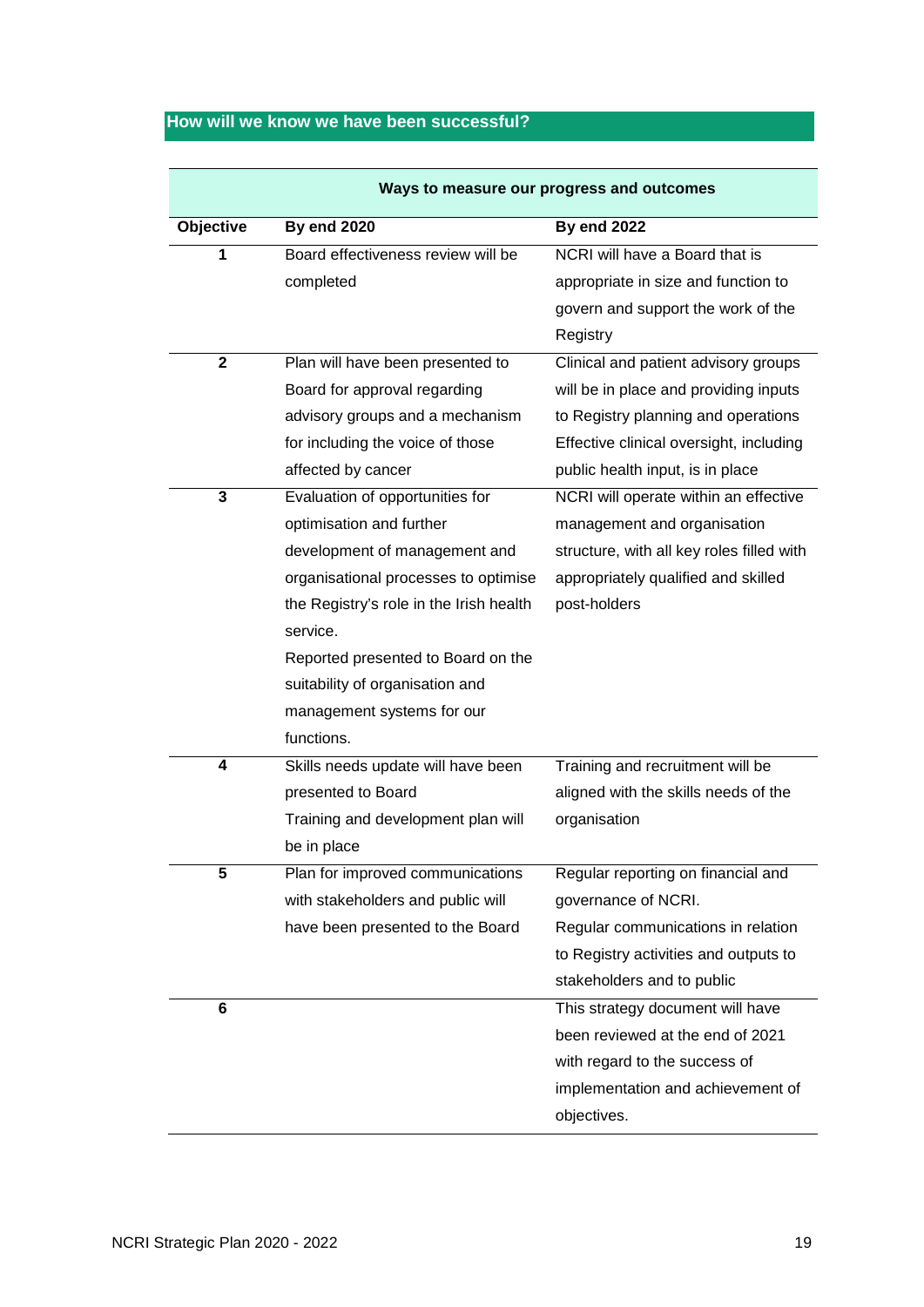A successor strategy document will have been prepared and presented to the Board for approval.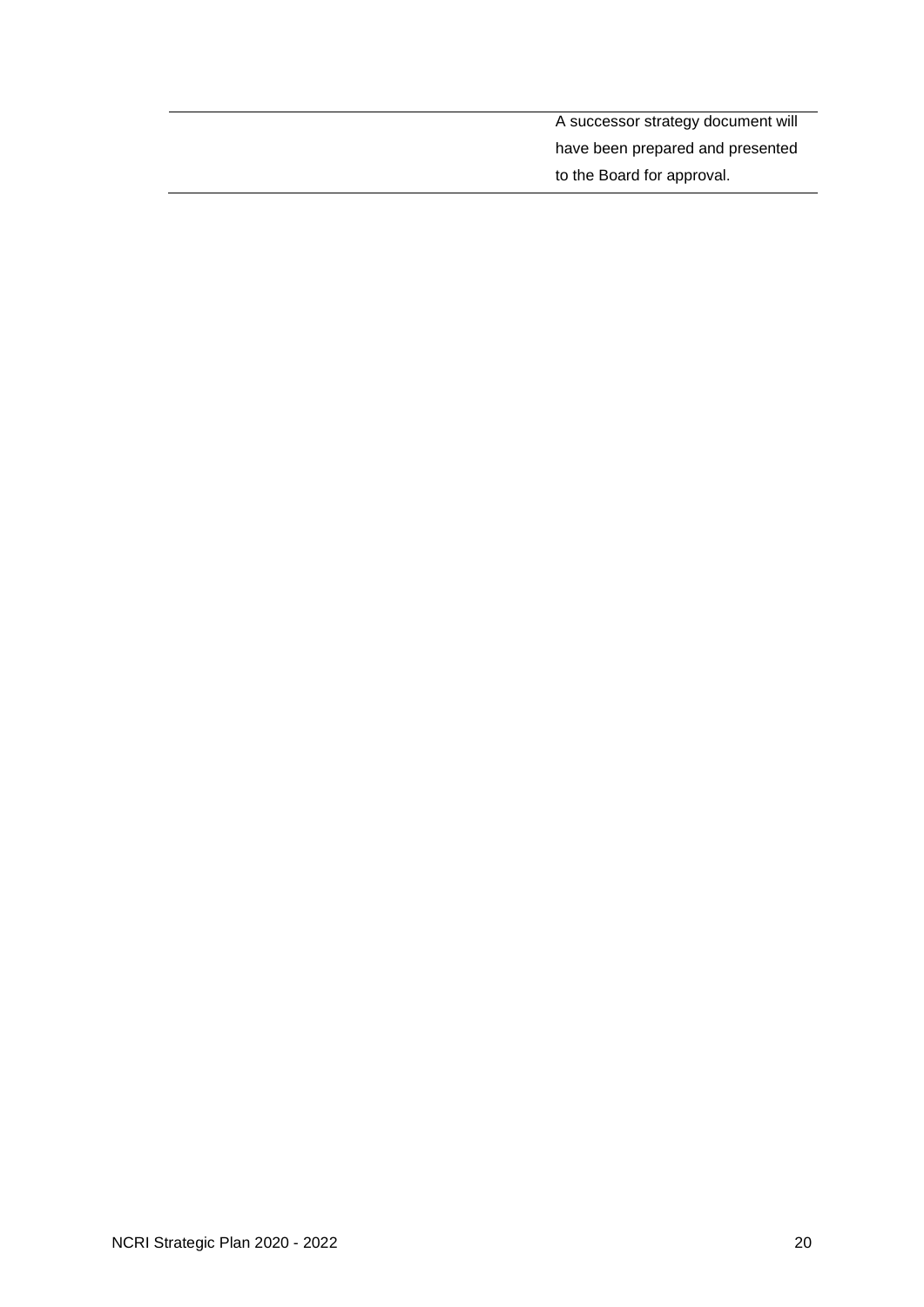## <span id="page-22-0"></span>**7 Implementing the Strategic Plan**

## <span id="page-22-1"></span>**7.1 Responsibility and Accountability for Implementation**

This strategy charts an ambitious course for the Registry for the coming years, setting goals and objectives which are both challenging and exciting. Implementation of this strategy is a shared responsibility between the Board and all of the staff of the organisation.

The Registry reports to the Minister of Health and works with the Department in respect of implementation of:

- Execution of our statutory functions, our budget and performance delivery framework;
- The recommendations and objectives of the National Cancer Strategy, and our role within that;
- The recommendations of the report of the *Scoping Inquiry into the CervicalCheck Programme*;
- **Our own strategic plan**, and;
- **EXECUTE:** Emerging policy and day-to-day operational service planning as it relates to cancer.

The Board's role is to adopt the strategy, and to monitor its implementation through reports from the Director and staff. The Director is accountable to the Board for the delivery of the goals and objectives set out in this strategy by the entire organisation.

## <span id="page-22-2"></span>**7.2 Reporting**

We are cognisant of our responsibility for robust and proactive reporting to the Department of Health. Throughout the implementation of this strategy we will work within our established governance framework, which includes quarterly meetings between the Department and the Registry, at which we will report on our high-level strategic progress.

We will report on progress against each action in the strategic plan within our annual report, with a formal mid-term review of our strategic plan taking place at the end of 2021

The Director will present routine detailed quarterly reports on the progress towards the goals and objectives at each Board meeting, providing granular detail on the project, initiatives and outputs of each key action within the strategy. Reporting templates and tools for use in reporting on and tracking the strategy will be used to ensure that the Board is kept informed and up-to-date on progress.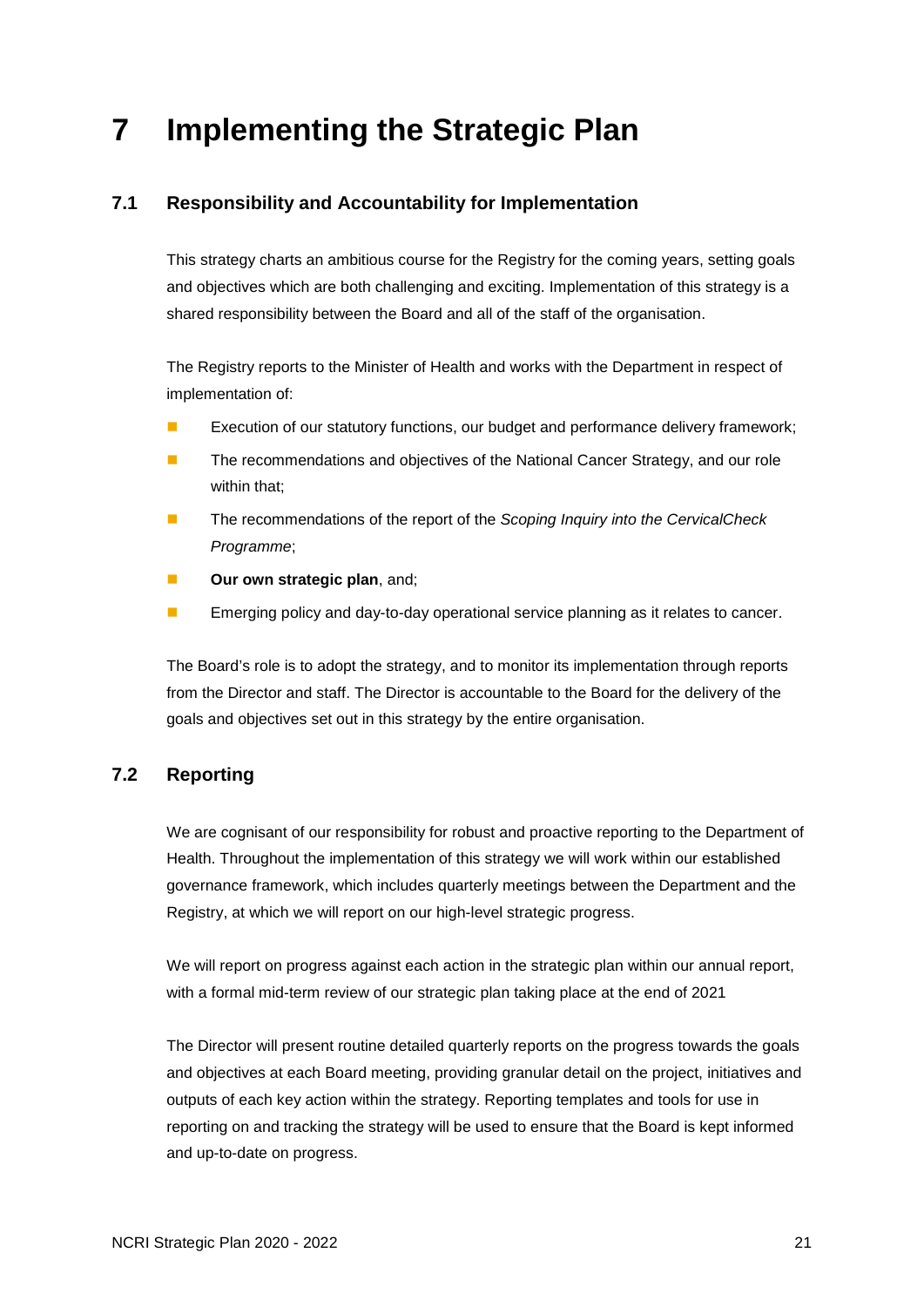## <span id="page-23-0"></span>**7.3 Operational Planning, Mid-point Review and Successor Strategy**

Based on the strategy, the Director and staff of the organisation will establish detailed annual work and operational plans setting out the approach to implementing the strategy and bringing the vision set out herein to life.

All staff will be responsible for contributing to and working toward those operational plans, as part of ongoing operational work. This strategy, combined with our operation plans will form the roadmap for the organisation for the coming years, documenting the detail of how the Registry will work towards its goals and objectives.

Following year 2, the Registry will conduct a mid-point review of the strategy to evaluate the fitness for purpose of the goals and to reassess our strategic drivers. The final objective within this strategy is the initiation of a new strategic planning cycle to create a new plan to succeed this document as the guiding document for the Registry.



This strategic planning cycle dynamic is illustrated in Figure 7.3 below: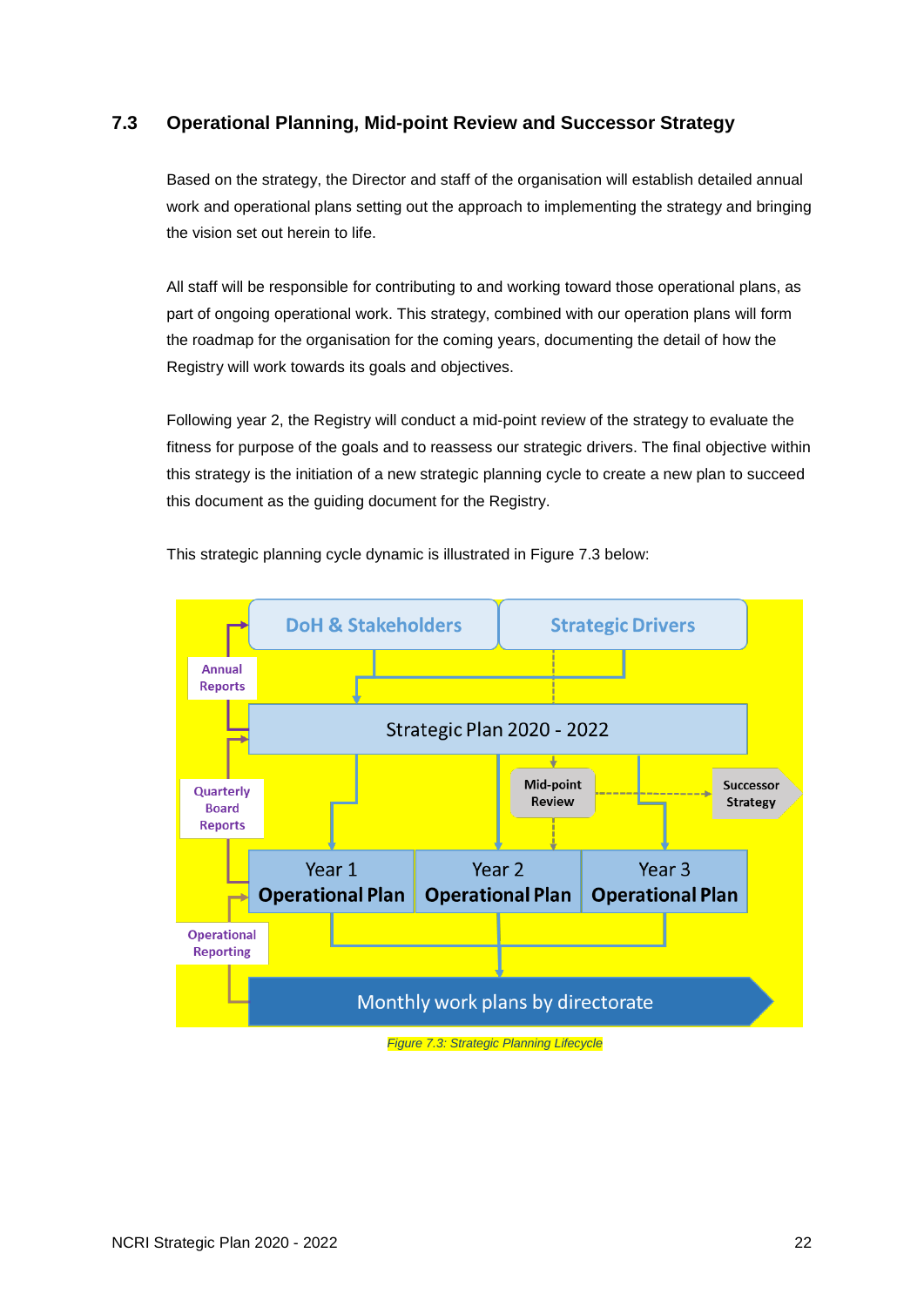## **Appendix I – Goals and Objectives of the National Cancer Strategy 2017 - 2026**

The National Cancer Strategy 2017 - 2026<sup>[4](#page-24-0)</sup> comprehensively sets out the context, goals and key objectives for Ireland's proposed approach to the prevention, treatment and follow up services for those affected by cancer. The Registry plays an important role in the implementation of these goals, which are summarised below.

| <b>Goal 1: Reduce Cancer Burden</b>                                                                                                             | <b>Goal 2: Provide Optimal Care</b>                                                                                                        |
|-------------------------------------------------------------------------------------------------------------------------------------------------|--------------------------------------------------------------------------------------------------------------------------------------------|
| Ensure prevention programmes are prioritised<br>to reduce cancer incidence                                                                      | Ensure effective and equitable treatment<br>throughout the care pathway to improve<br>outcomes for all patients                            |
| Improve symptom awareness in the population                                                                                                     | Further develop treatment facilities and<br>infrastructure                                                                                 |
| <b>Increase early diagnosis</b>                                                                                                                 | Maintain a strong focus on patient safety and<br>quality assurance                                                                         |
| <b>Focus on social inequalities</b>                                                                                                             | Ensure that appropriate palliative care<br>supports are in place                                                                           |
| <b>Goal 3: Maximise Patient Involvement</b><br>and Quality of Life                                                                              | <b>Goal 4: Enable and Assure Change</b>                                                                                                    |
| Strengthen the role of patients in the planning<br>and delivery of cancer care including through<br>the establishment of structures for patient | Strengthen the role of the NCCP in the<br>oversight of cancer control and in<br>implementing the recommendations of the<br><b>Strategy</b> |
| involvement                                                                                                                                     | <b>Ensure ongoing workforce planning to</b><br>fulfil changing needs                                                                       |
| Develop and implement survivorship care                                                                                                         | Utilise technology, research and data to<br>create a sustainable, high quality and<br>accountable cancer service                           |
| programmes                                                                                                                                      | <b>Build better systems and processes to</b><br>ensure evidence-based prioritisation and<br>service delivery                               |

-

<span id="page-24-0"></span><sup>4</sup> Department of Health, 'National-Cancer-Strategy-2017-2026', 2017 <https://health.gov.ie/wp-content/uploads/2017 /07/National-Cancer-Strategy-2017-2026.pdf>.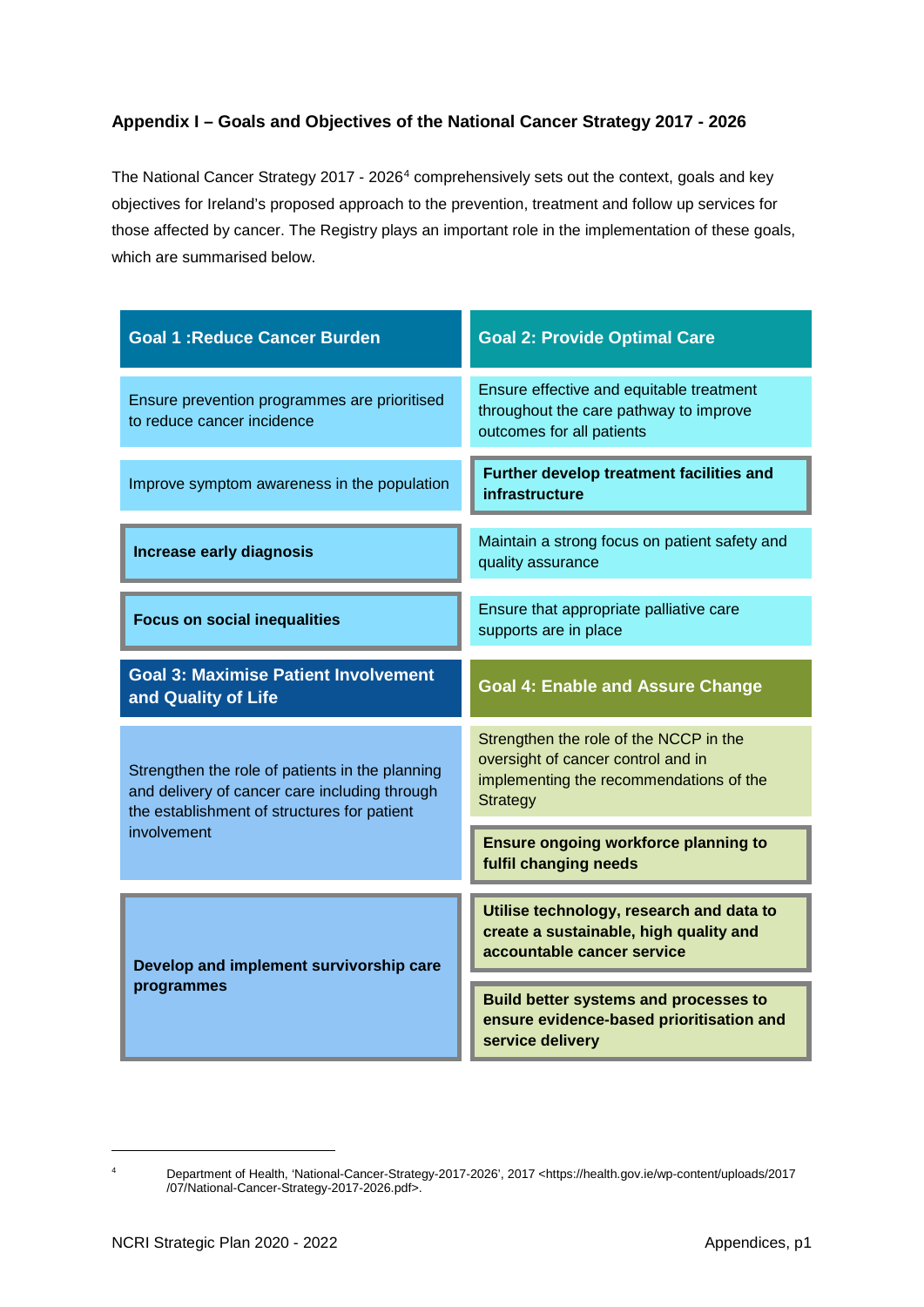The Registry sees the goals and objectives of the National Cancer Strategy 2017 – 2026 as a central strategic driver for the Strategic Plan 2020 – 2022 and has some part to play in the achievement of each objective. There are some key objectives where the Registry's role is more obvious and important, which we have highlighted in the table above.

More specifically, the NCRI has a direct role in the achievement of three recommendations of the strategy:

| $\cdots$ |                                                                                                                                                                                                            |
|----------|------------------------------------------------------------------------------------------------------------------------------------------------------------------------------------------------------------|
| 36       | The NCCP will develop, publish and monitor a programme of national quality healthcare<br>indicators for cancer care, involving both process and outcome measures, in line with<br>international standards. |
|          |                                                                                                                                                                                                            |
| 45.      | The NCCP will work with the private sector providers to achieve voluntary participation in                                                                                                                 |
|          | cancer data collection, audit, compliance with guidelines and reporting of outcomes                                                                                                                        |
|          |                                                                                                                                                                                                            |
| 51       | The HSE will ensure that all hospitals provide the National Cancer Registry with data related                                                                                                              |
|          | to cancer in an appropriate timeframe to allow for sufficient surveillance of cancer rates and                                                                                                             |
|          | outcomes in Ireland                                                                                                                                                                                        |
| 52       | The Department of Health will review the scope of the National Cancer Registry with a view to                                                                                                              |
|          | increasing and optimising the use of available data to drive improvements in cancer care for                                                                                                               |
|          | patients.                                                                                                                                                                                                  |
| <b>.</b> |                                                                                                                                                                                                            |

The NCRI Strategic Plan 2020 – 2022 sets out priorities and objectives which are aligned with the achievement of this vital national policy initiative and strategic plan.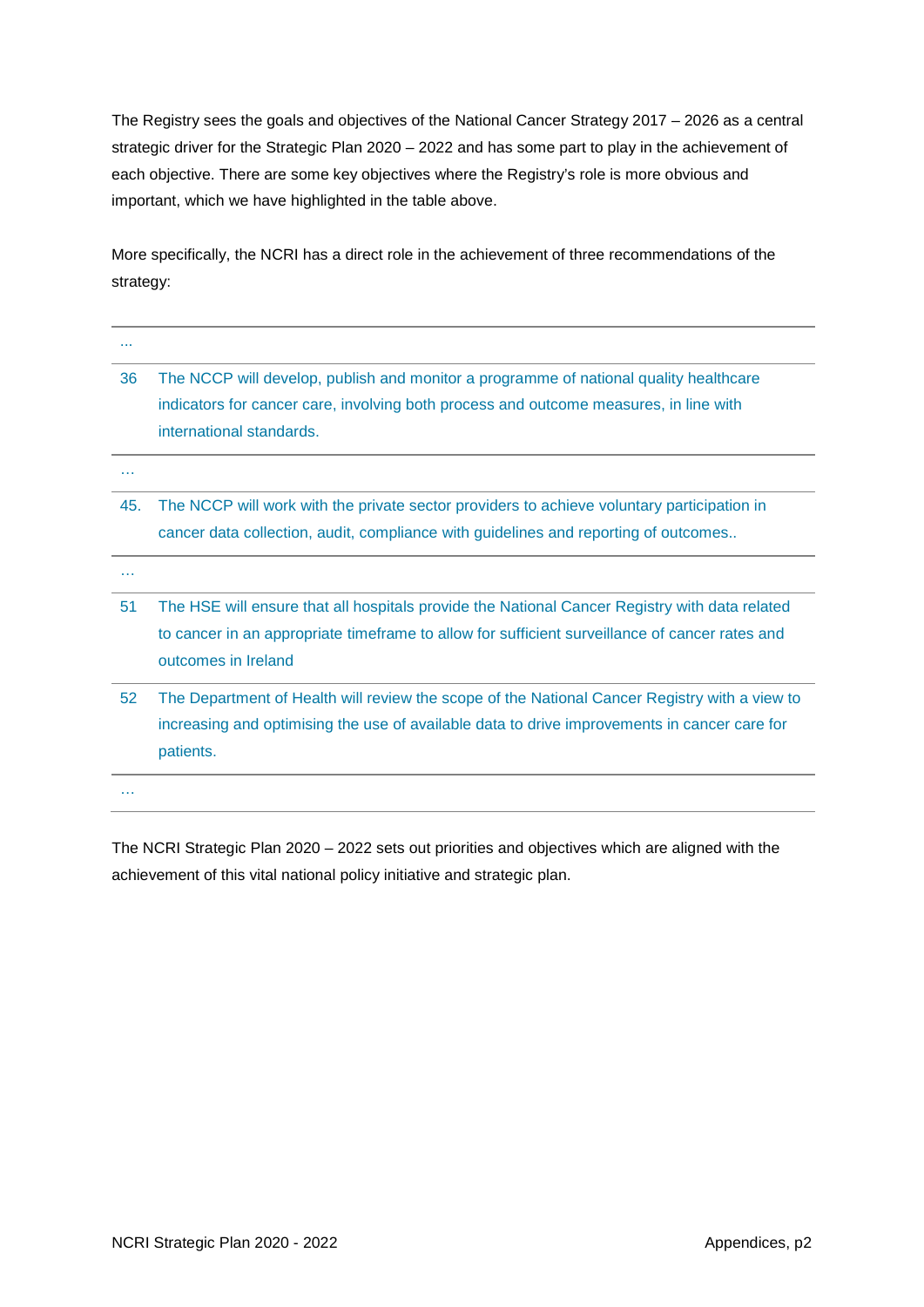## **Appendix II – Implementation of the recommendations of the Report of the Scoping Inquiry into the CervicalCheck Programme**

Arising from the 2018 public controversy concerning the CervicalCheck Screening Programme, Dr Gabriel Scally conducted a scoping inquiry into the programme and its management and interactions with other elements of the Irish healthcare system.

The recommendations in the Scoping Inquiry report were wide-ranging and are not wholly owned by the Registry. **Nine** of the **fifty** recommendations listed in the report concern cancer registration and the national approach to this.

The report, including its recommendations have been endorsed by all of Government and the entire health service, including the National Cancer Registry. These recommendations have been adopted as a key strategic driver for the NCRI Strategy 2020 – 22, and the implementation of these recommendations is considered a critical success factor for the Registry's execution of this strategic plan.

For this reason, it is worth listing the nine recommendations and to unequivocally state that **we adopt these and will work to implement them through** this strategy:

- 36) NCRI should urgently negotiate and implement data sharing agreements with all major providers and users of registration data. This is necessary in order to meet the requirements of the new EU General Data Protection Regulation but also, and more importantly, represents good governance. Where such an agreement is with an overarching statutory body, such as the HSE, there should also be individual MoUs in place with distinct organisational users of data, such as the cancer screening programmes.
- 37) Timely data is important to assure the effectiveness of both cancer screening and treatment services. This is a patient safety issue. To fulfil its role properly as a cancer registry:
- a. NCRI must be given additional support to recruit cancer registration officers and strengthen its public health medicine capacity.
- b. The Department of Health and the HSE should commit to make progress on electronic data capture by NCRI from hospitals, and set clear targets for its achievement.
- 38) NCRI should review data definitions related to cervical cancer and CIN (cervical intra-epithelial neoplasia) cases to ensure that the screening flags are meaningful for analysis of the effectiveness of the CervicalCheck programme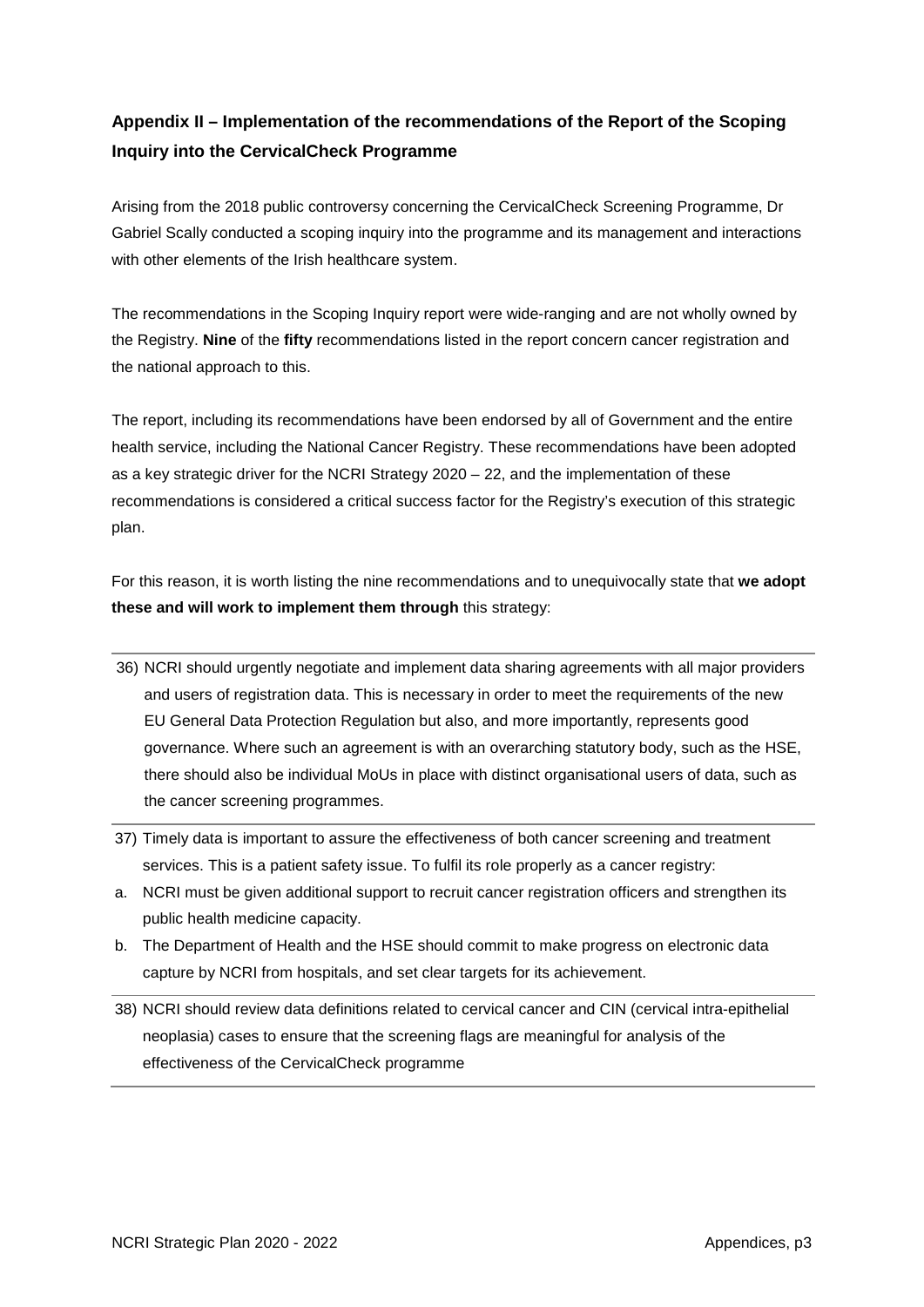- 39) The need to duplicate the collection of patient level details of cervical cancers by both NCRI and CervicalCheck should be reviewed. It is notable that both CervicalCheck and NCRI have identified patients that the other has not. If it is determined that both systems should continue then properly functioning data sharing agreements must be put in place.
- 40) The Department of Health must review the composition of the Board of NCRI in order to ensure more robust governance, in particular in QA, data sharing and patient safety.
- 41) Any future consideration of the governance of the NSS needs to acknowledge, and contribute to the effective oversight of, the specific role played by NCRI in working in conjunction with the cancer screening programmes.
- 42) The Department of Health should work with the Board of NCRI to commission an annual peer review, for at least the next three years, by external cancer registration and cancer control experts. The report of each review and the response to it by NCRI should be forwarded to the Minister for Health.
- 43) NCRI should establish stronger and more regular contacts with external clinical and public health experts to ensure scrutiny of, and advice on, outputs from NCRI so as to enhance the level of its clinical and public health interpretation, importance and impact.
- 44) One of the requirements for the establishment and good management of a screening programme is that health services should be of a good standard to manage those people detected with disease by the screening programme. NCRI, through links with the clinical community, should seek to engage actively in the assessment of the quality of cancer services, comparing these for screen and non-screen detected cases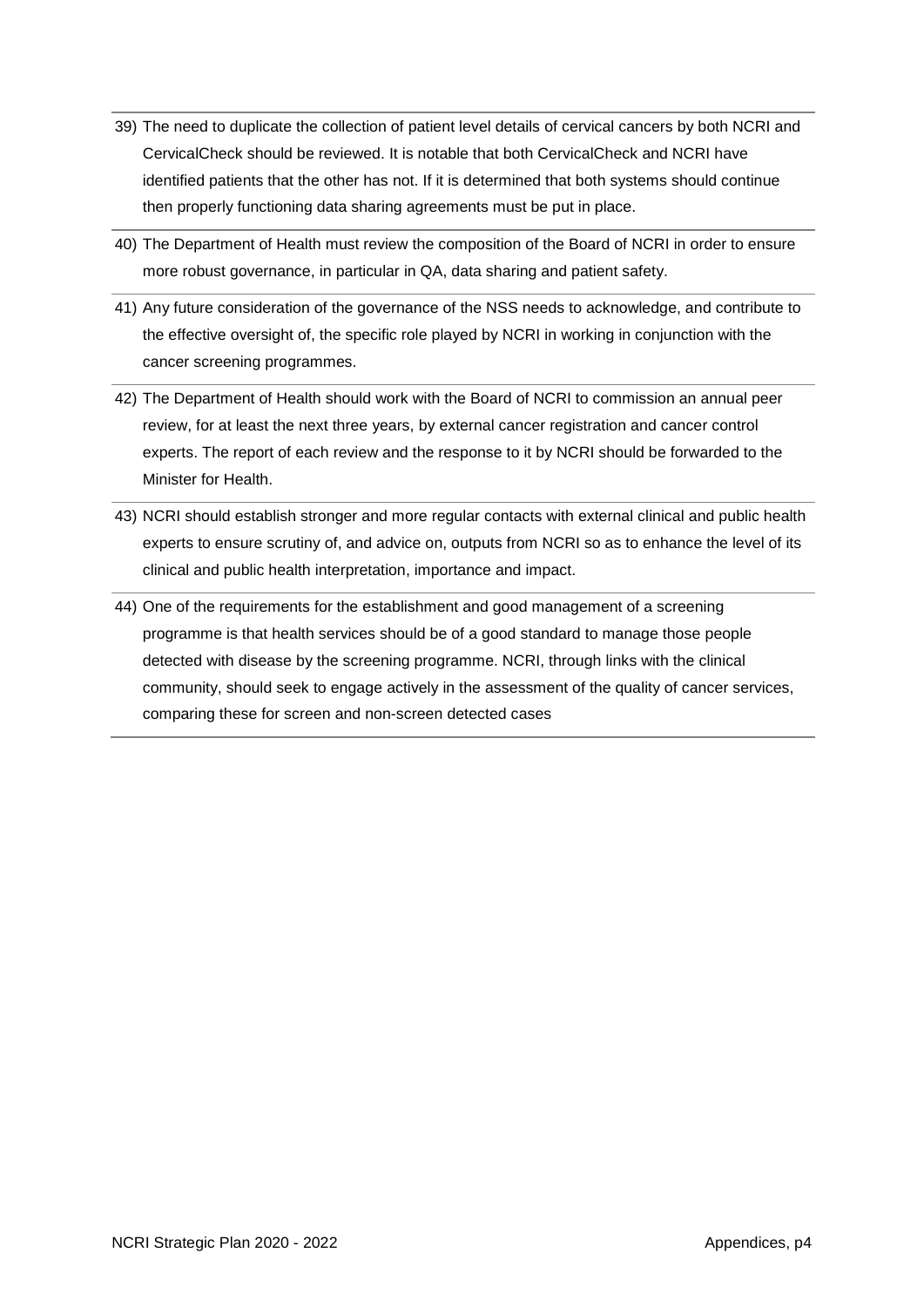## **Appendix III – Extracts from Relevant Legislation**

#### **S.I. No. 19 of 1991.**

#### **THE NATIONAL CANCER REGISTRY BOARD (ESTABLISHMENT) ORDER, 1991.**

 $[\ldots]$ 

2. A body to be known as the National Cancer Registry Board is hereby established.

3. In this Order:

"the Board" means the National Cancer Registry Board established by this Order;

"the Chairman" means the Chairman for the time being of the Board;

"the Minister" means the Minister for Health.

4. The functions of the Board are as follows:

( a ) to identify, collect, classify, record, store and analyse information relating to the incidence and prevalence of cancer and related tumours in Ireland;

( b ) to collect, classify, record and store information in relation to each newly diagnosed individual cancer patient and in relation to each tumour which occurs;

( c ) to promote and facilitate the use of the data thus collected in approved research projects and in the planning and management of services;

( d ) to publish an annual report based on the activities of the Registry;

( e ) to furnish advice, information and assistance in relation to any aspect of such service to the Minister.

 $[...]$ 

18. (1) In order to facilitate the discharge of the functions of the Board, the Board may establish committees whose function shall be to assist and advise the Board in relation to the performance of its functions.

(2) The membership of such committees may consist of members of the Board and persons who are not members of the Board.

(3) Any committee so appointed shall act subject to such directives as may be given by the Board, and any expenditure of monies by such committee shall be subject to the approval of the Board.

[…]

22. (1) The Board shall in each year, not later than such day as the Minister shall direct, make a report to the Minister of its activities during the proceeding year.

(2) The Board shall submit to the Minister such information regarding the performance of its functions as the Minister may from time to time request.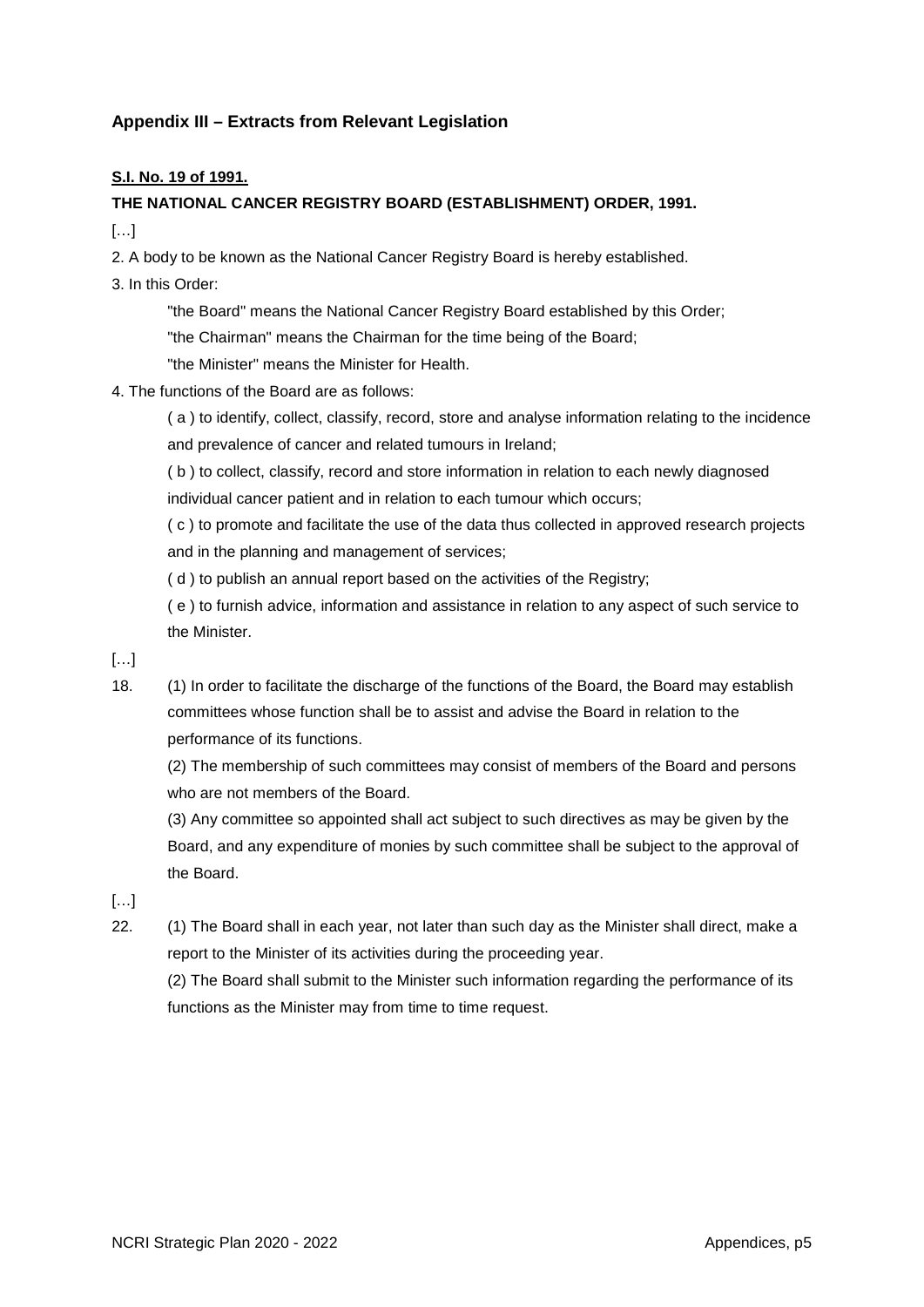#### **S.I. No. 293 of 1996.**

## **NATIONAL CANCER REGISTRY BOARD (ESTABLISHMENT) ORDER, 1991 (AMENDMENT) ORDER, 1996.**

 $\lbrack$ ...

(2) The National Cancer Registry Board (Establishment) Order. 1991 ( S.I. No. 19 of 1991 ) is hereby amended:

a. by the substitution of the words "not more than ten members" for the words "not more than nine members" where the latter occur in article 5. (1).

b. by the insertion after article 5. (1) (vi) of the following:

(vii) One member shall be appointed on the nomination of the Faculty of Public Health Medicine of the Royal College of Physicians of Ireland.

c. by the substitution of the following article for the existing article 23:

23. (1) The Board may, with the consent of the Minister and the Minister for Finance, appoint such and so many officers and employ such and so many servants as the Board may, from time to time, think proper and in appointing any officer or employing any servant the Board shall comply with any directions given by the Minister relating to the procedure to be followed.

(2) The Board shall, with the consent of the Minister, determine the remuneration and conditions of service of each officer and each servant.

(3) Any officer of the Board holding office in a permanent capacity shall cease to hold his or her office on attaining the age of sixty-five years.

(4) The Board shall, from time to time, assign such duties as it considers appropriate to each officer and servant of the Board and each such officer and servant shall perform the duties so assigned to him or her.

(5) The Minister may, whenever and so often as he or she thinks fit, declare that any of the powers conferred on the Board by this article shall be exercisable only with the consent of the Minister, and whenever any such declaration is in force, the said powers may, in relation to any office or employment to which the declaration applies, be exercised only with such consent.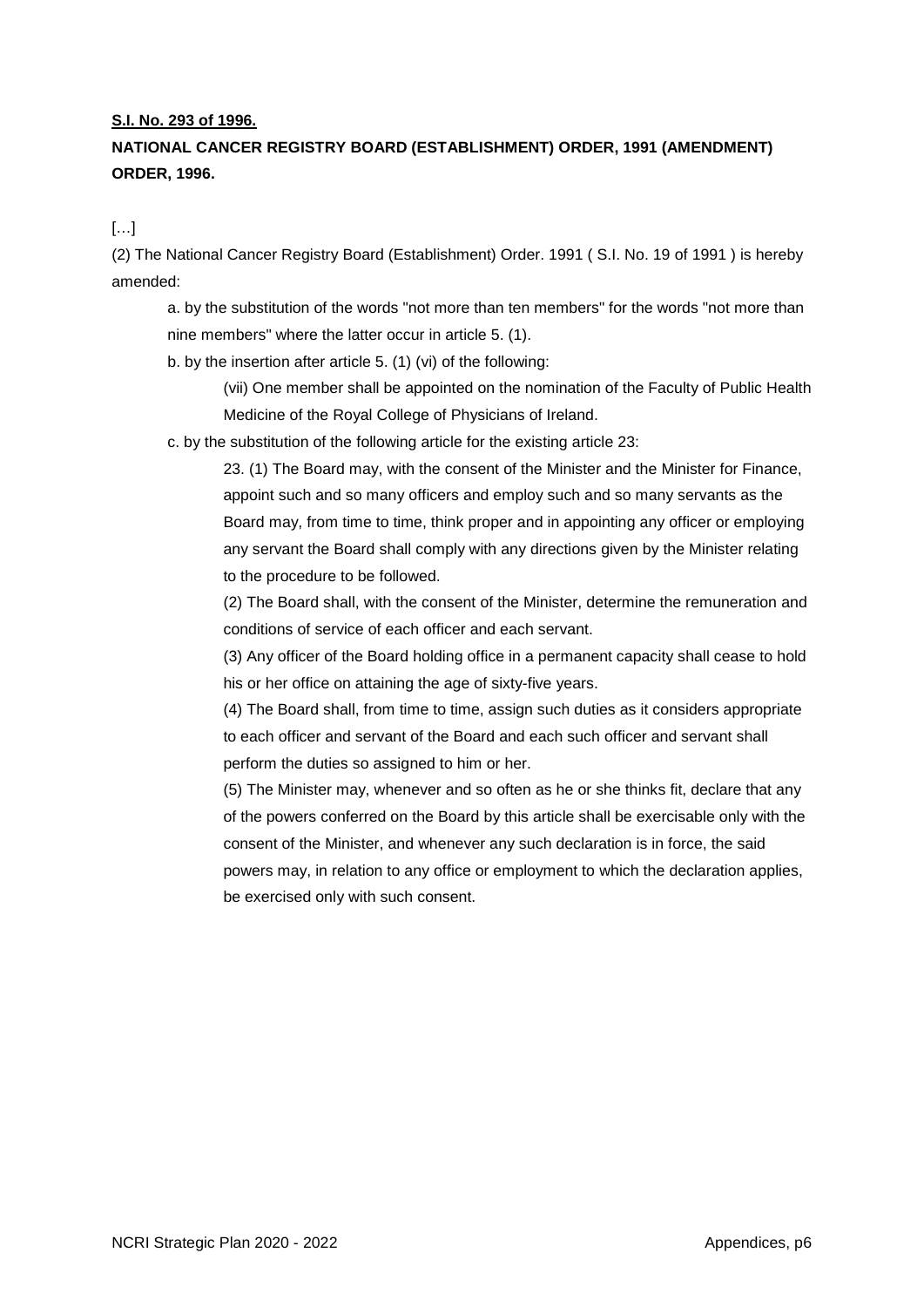#### **Health (Miscellaneous Provisions) Act, 2009 (section 65)**

65.—Article 5 (as amended by Article 2 of the National Cancer Registry Board (Establishment) Order 1991 (Amendment) Order 1996 (S.I. No. 293 of 1996)) of the National Cancer Registry Board (Establishment) Order 1991 (S.I. No. 19 of 1991) is amended by the substitution of the following for paragraph (1):

"(1) The Board shall consist of 7 members.

(1A) In appointing members of the Board the Minister shall

appoint persons who—

(a) have knowledge or experience of—

(i) the collection, recording and analysis of information, or

(ii) the use of such information in research projects and the

management and planning of services,

or

(b) have any other relevant competency which would assist the Board in the performance of its functions.".